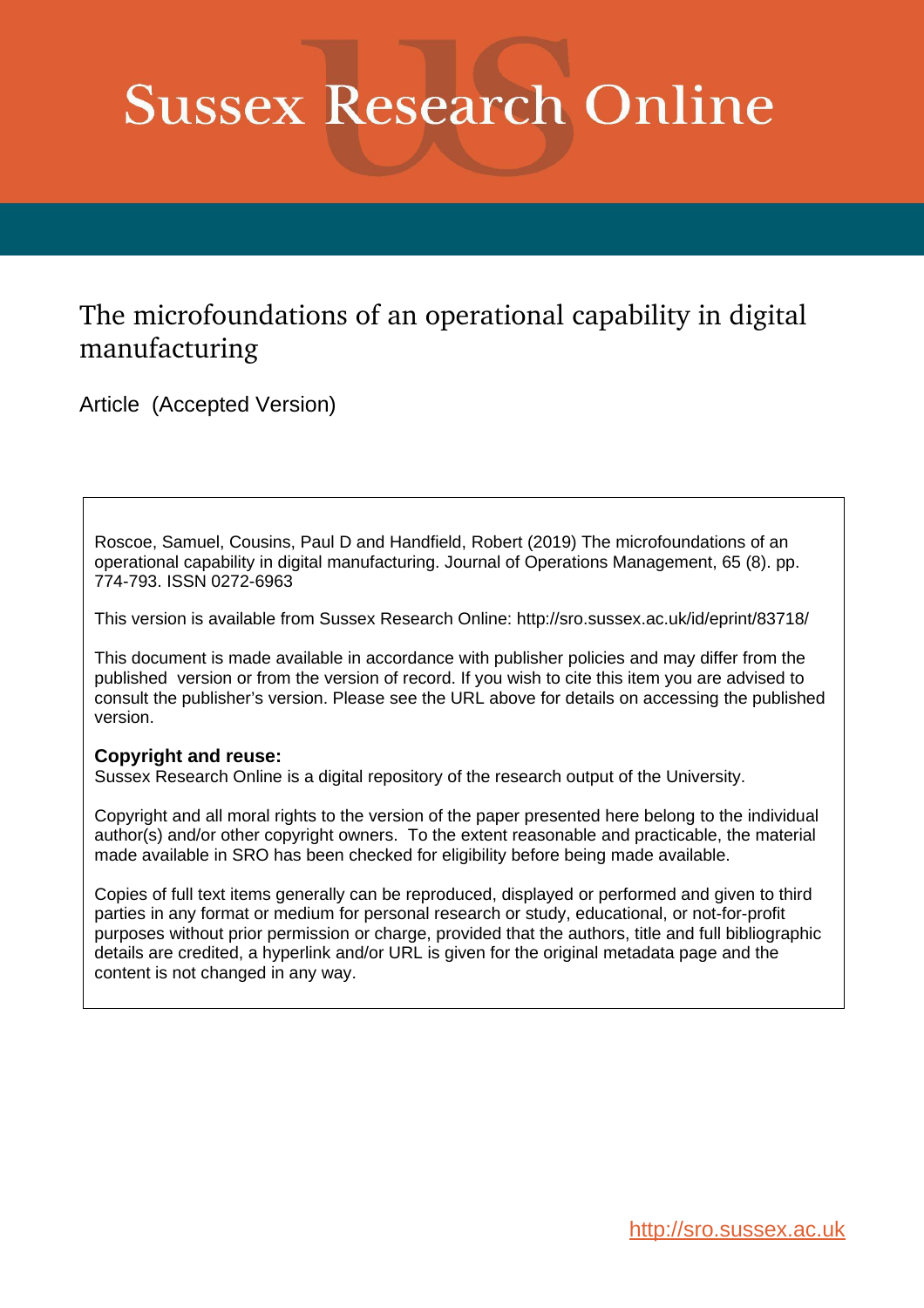#### **The microfoundations of an operational capability in digital manufacturing**

**Abstract:** This paper seeks insights into how individuals, processes and structures interact to form the microfoundations of an operational capability in digital manufacturing. Using a Knowledge-Based theory lens, we develop an empirical framework that explains how structures and processes encourage individuals to interact and share knowledge, and through these interactions, operating routines and operational capabilities emerge. The model is further refined using data collected from 40 interviews, steering committee meetings and participant observations at a high technology aerospace company. We find that discrete technologies, used in one component or subassembly, can be developed within authority-based hierarchies using rigid new product development processes. We also find that whole system technologies that affect multiple aspects of the final product require flexible processes and consensus-based hierarchical structures. Consensus-based structures include Centers of Competence which provide individuals the freedom to 'learn through failure' and develop flexible ad hoc problem solving processes. Such flexible processes encourage individuals to learn from their mistakes and share new knowledge on a repetitive basis, leading to the emergence of operating routines. The paper contributes to the Knowledge-Based View by empirically demonstrating how different types of new technology development programs, be they for discrete or whole system technologies, may benefit from different configurations of flexible/rigid processes and authority-based/consensus-based structures.

**Key Words:** digital manufacturing; additive manufacturing; 3D printing; microfoundations; routines; capabilities.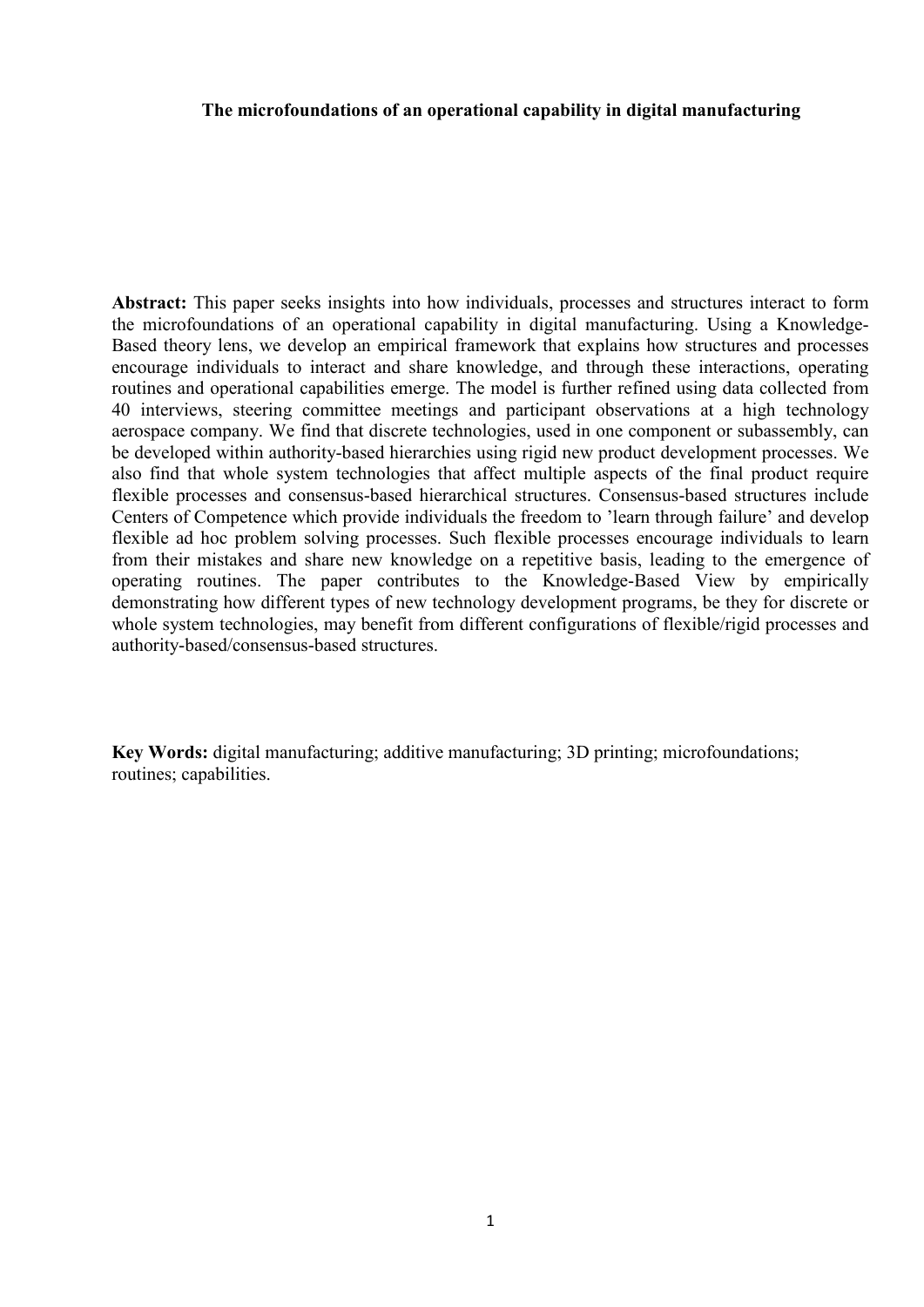#### **1. Introduction**

In 2015, Additive Manufactured goods represented less than 1% of all products made in the USA (UPS, 2018). Three years later, *Forbes* magazine found that Additive Manufacturing contributed to just 0.04% of global manufacturing output (*Forbes*, 2018). McKinsey and Co. suggest the reason for this slow uptake is due to companies not having a clear roadmap on how to develop Additive Manufacturing within their operations (McKinsey and Co., 2017). We adopt a Knowledge-Based View (KBV) theoretical lens to understand this issue, exploring how one leading technology firm developed operational capabilities in the use of additive manufacturing that led to improved technological performance.

Operational capabilities refer to the repeated and reliable performance of an activity (Helfat and Winter, 2011), and represent a firm's intended or realized operational strengths (Ferdows and De Meyer, 1990; Flynn et al., 1999; Flynn and Flynn, 2004). Operational capabilities are created by developing operating routines, which form the basis for these capabilities and subsequently become established over time (Peng et al., 2008). The operations management literature has several examples of how firms have developed operating routines that eventually form operational capabilities (see Adler et al., 1999; Anand et al., 2012; Peng et al., 2008).

The focus of our analysis is at the microfoundational level (Felin et al., 2012) of the firm, where human interactions constitute the primary source of knowledge development and knowledge transfer. The notion of microfoundations stems from the KBV, where knowledge is positioned as a firm's most valuable resource and individuals act as the locus of that knowledge (Grant, 1996a; Nonaka, 1994). The microfoundations of organizational routines and capabilities refer to the "interaction" effects that occur between individuals, processes and structures, and that lead to the emergence of macro-level outcomes (Felin et al., 2012 p. 1353). We adopt this theoretical perspective to answer the following research question: *What role do individuals, structures and processes play in the development of an operational capability in additive manufacturing*?

In addressing this question, we conducted an in-depth case study of a high technology aerospace firm, using the company's Additive Manufacturing development program as the unit of analysis. Additive Manufacturing's development provides a rich context to study how individuals, processes and structures interact to form operational capabilities. The novelty and unique properties of Additive Manufacturing require individuals from diverse backgrounds to work around hierarchical structural boundaries and form consensus driven cross-functional teams to enable them to integrate the new technology development process into the focal firm. This case analysis created a unique opportunity to observe how micro-level interactions aggregated into operating routines and led to the emergence of a macro-level operational capability in digital manufacturing. Data were collected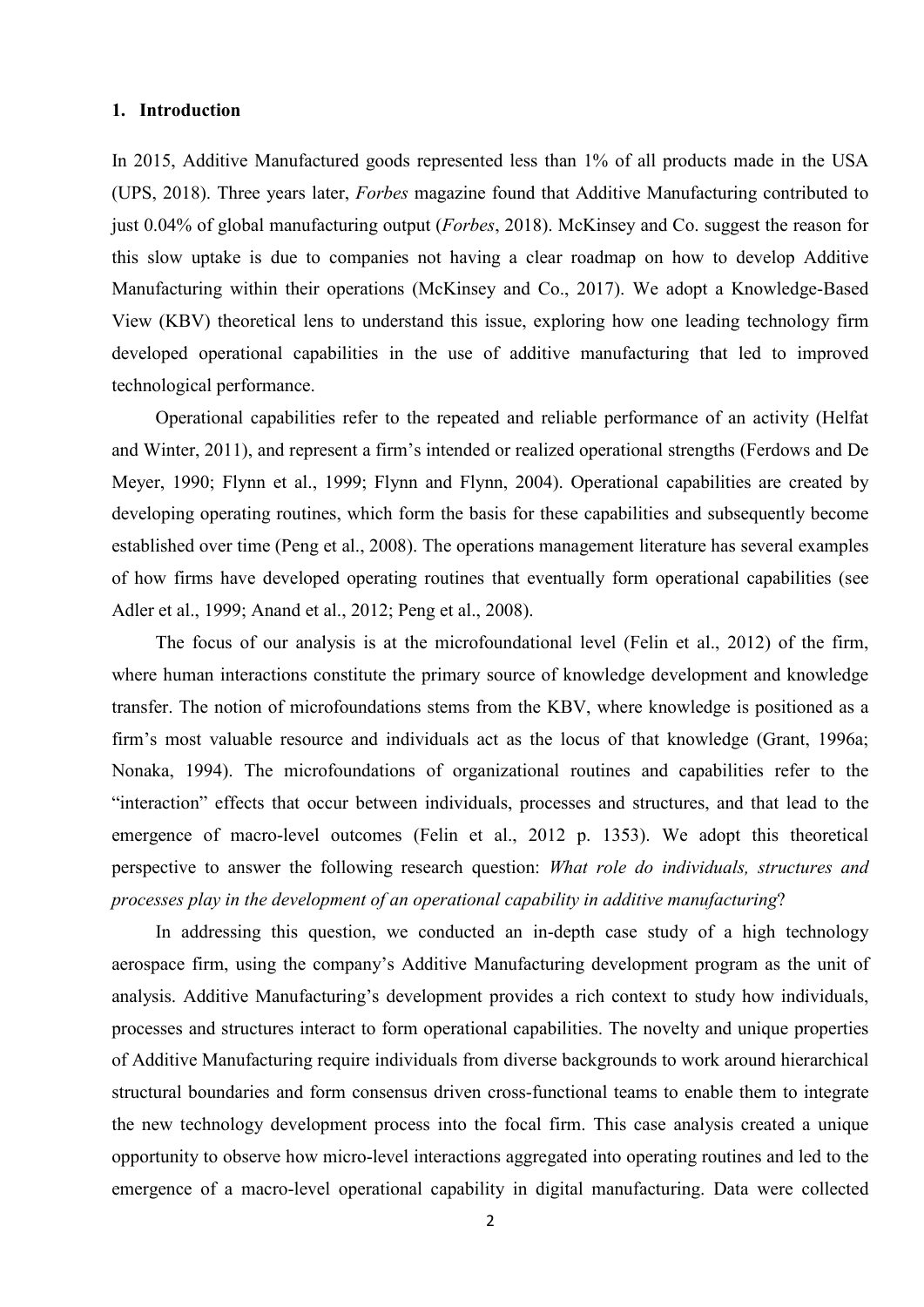using semi-structured interviews, steering committee meetings and participant observation; data were objectively verified using company documentation, following methods aligned with unobtrusive measures (Webb et al., 1999). By gathering empirical data to study this phenomenon, we respond to the call of Felin et al. (2012) to explain the origins of routines and capabilities by analytically focusing on three primary micro-foundations: 1) individuals, 2) processes and interactions, and 3) structures.

The remainder of the paper is divided into five sections. In the next section, we use a theorybuilding approach to explain how individuals, processes and structures interact, and how such interaction leads to the emergence of operating routines and operational capabilities. Section 3 provides a justification for the research design, data collection and analysis methods. Section 4 presents the findings from the case. The final section compares the empirical evidence to the existing literature to arrive at a framework of the microfoundations of an operational capability in digital manufacturing. The paper concludes by outlining the study's contribution to theory and managerial practice and proposing potential areas for future research.

#### **2. Literature Review**

The foundations of competitive advantage research is linked to the idea that the unique information possessed by a firm (Barney, 1986), combined with the ability to unlock this information in an efficient and effective manner, is critical to an organization's growth. Others suggest it may simply be attributable to luck (i.e. being in the right place at the right time) (Denrell et al., 2003; Winter, 2013). The idea that firms possess superior knowledge or information is recognized as the aggregate product of individual behaviors, as information and knowledge is created from an aggregation of individuals' knowledge and experiences within the firm (Felin and Hesterly, 2007; Nelson and Winter, 1982).

Traditionally, theories of strategic factor markets (Barney, 1986) and theories of the firm (Williamson, 1987, 1981) have focused on the formation of strategy by a single actor, namely the firm. This level of 'macro' analysis offers a limited explanation of why some firms are better able to succeed than others. The concept of microfoundations (Felin and Hesterly, 2007) provides a more granular context for understanding how capabilities are formed, how individuals act within organizations, as well as the specific roles of individuals in creating organizational capability (Barney and Felin, 2013 p. 149). A microfoundational level of analysis is not only concerned with skills, ability, capability and knowledge, but also how the aggregate capability is created, with a particular focus on organizational design, structure and process (cf. Barney and Felin, 2013; Felin et al., 2012). Exploring how the constituent microfoundational elements of organizational design,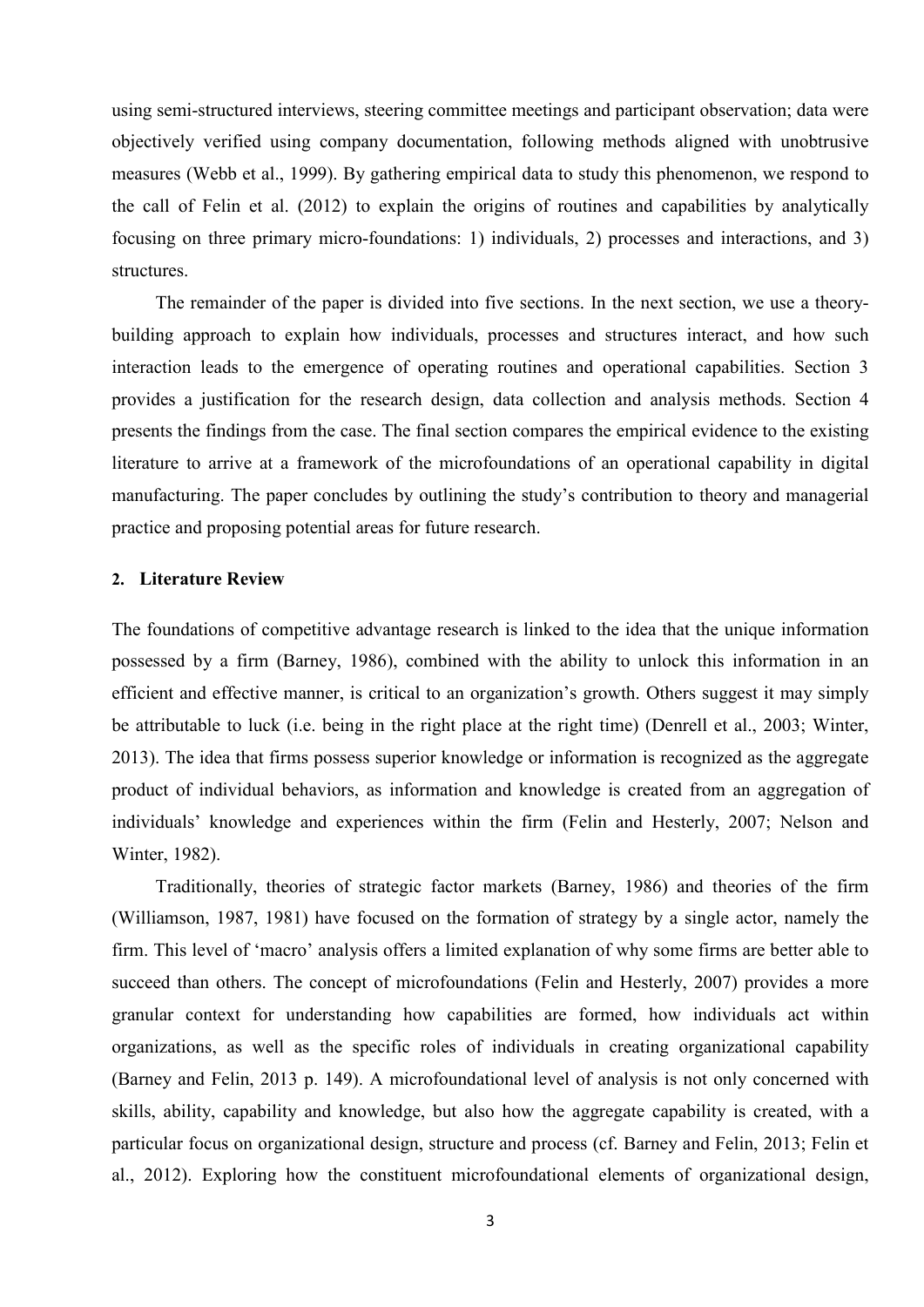structure, and process interact with one another can explain how capabilities are created (Barney and Felin, 2013; Felin et al., 2012). Research suggests that poorly designed organizations with misaligned structures and siloed processes may lead to unrealized operational capabilities that remain dormant, and may even lead to an organization's demise (cf. Foss, 2003). Using the KBV, we next explore how operational capabilities may be created within the microfoundations context. We are explicitly interested in responding to scholars (Greve, 2013; Harper and Lewis, 2012) that describe the link between macro (strategic capability) and the microfoundational construction of capabilities.

#### *2.1 Operational Capabilities*

In the context of the Knowledge Based View (KBV) of organizational design, an operational capability is a broad functional capability that consists of activity related capabilities; for instance, these might include a manufacturing capability, a materials management capability, and a process and product engineering capability (Grant, 1996a). Operations Management (OM) scholars have long argued that manufacturing firms do not need to trade-off one capability for another, but can compete on different objectives simultaneously (Ferdows and De Meyer, 1990; Flynn et al., 1999). There is general agreement that once operational capabilities are in place, the firm will achieve performance benefits (Ferdows and De Meyer, 1990; Flynn et al., 1999; Flynn and Flynn, 2004).

Recently, scholars have sought to identify operational capabilities derived from digital manufacturing technologies (Ford and Despeisse, 2016; Holmström et al., 2016; Roscoe and Blome, 2019). Digital manufacturing integrates the design-to-manufacturing process using digital tools; these include Computer-Aided Design and Manufacturing (CAD/CAM) (Jin et al., 2012). Of particular interest is the emergence of Additive Manufacturing capabilities; by building products additively, companies can reduce costs by removing redundant steps from the production process including tooling, line-changeovers and subassemblies (Berman, 2012; Holmström et al., 2016). Additive Manufacturing also has the potential to reduce costs by using fewer raw materials and generating significantly less waste when compared to conventional manufacturing processes (Ford and Despeisse, 2016). Furthermore, the technology can shorten global supply chains by allowing companies to print customized products closer to the consumer, reducing inventory and enhancing responsiveness to customer demand (Holmström et al., 2017; Roscoe and Blome, 2019). Additive Manufacturing is purported to improve an operation's flexibility; it does so by opening up new design spaces, allowing novel forms to be imagined and created (D'Aveni, 2015). It stands to reason, then, that a capability in Additive Manufacturing may allow a firm to realize performance benefits, be it flexible production methods, shorter lead times, enhanced quality and/or lower manufacturing costs.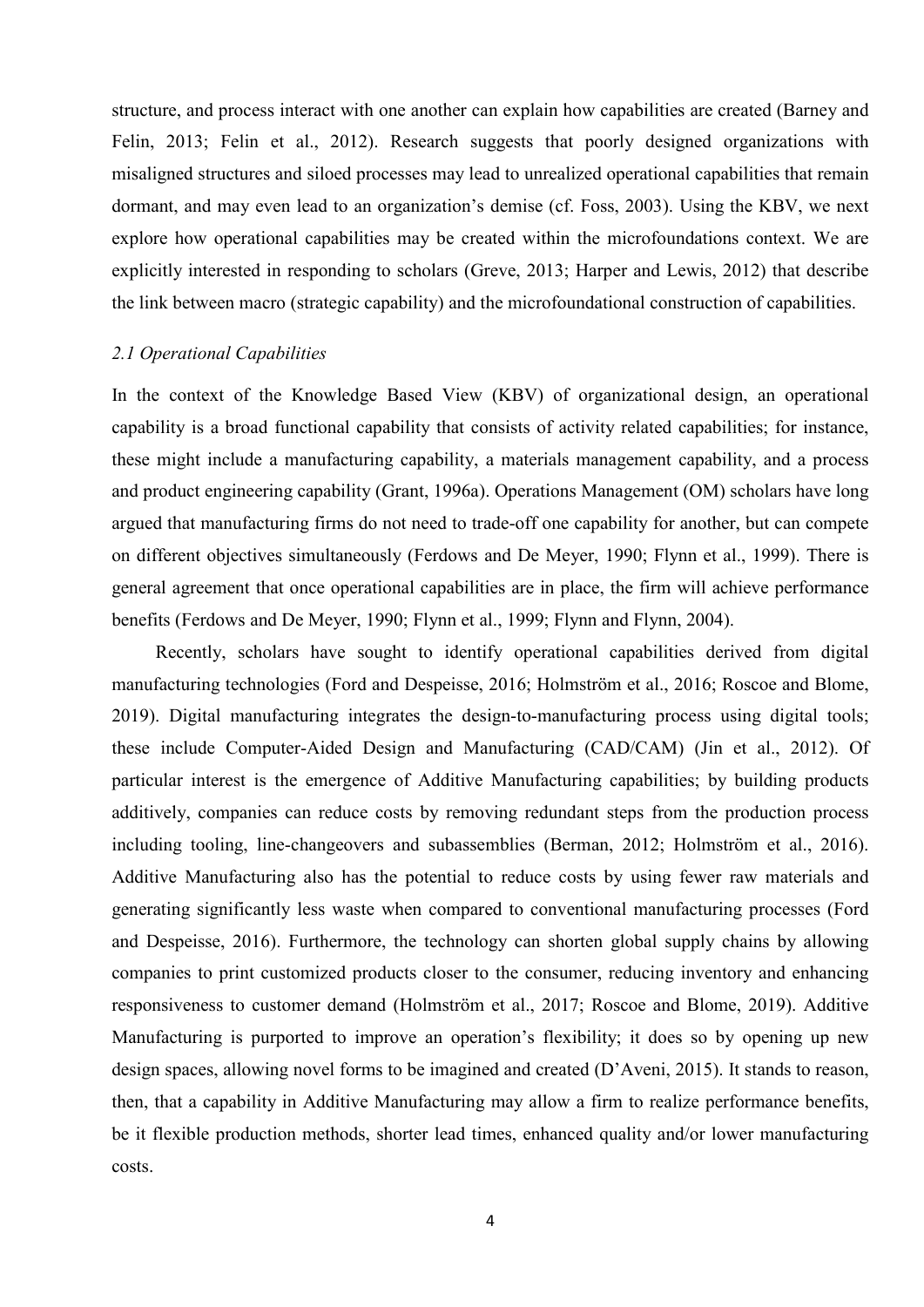A related question to deployment of Additive Manufacturing involves how organizations should integrate such new technologies into their operating routines? OM scholars have made significant progress in identifying the ways in which operating routines support the emergence of operational capabilities (Adler et al., 1999; Peng et al., 2008; Swink et al., 2007). Operational capabilities emerge from the bundling together and deployment of operating routines (Peng et al., 2008). Operating routines involve the execution of known procedures for the purpose of generating current revenue and profit (Zollo and Winter, 2002 p. 341). They are fixed, and by repetitively executing groups of operating routines over time, static operational capabilities emerge (Peng et al., 2008). Adler et al. (1999) found that standardized problem solving, fixed changeover procedures, and a reflection-review routine allowed companies to switch between routine production roles and nonroutine continuous improvement tasks, creating both flexibility and efficiency in the operation (Adler et al., 1999). Swink et al. (2007) noted that product and process technology integration routines were associated with manufacturing plants' capability to quickly and efficiently bring new products to full scale production. Peng et al. (2008) determined that operational improvement capabilities emerge from the bundling together of continuous improvement routines, process management routines, and leadership involvement.

This discourse provides a basis for exploring how the bundling together and deployment of multiple interrelated operating routines leads to the emergence of operational capabilities. What is less apparent from the OM literature is how micro-level interactions are aggregated to become embedded as operating routines. The purpose of this paper is to address this gap in the research by determining how interactions between individuals, structures and processes lead to the emergence of operating routines.

#### *2.2 The Microfoundations of Operating Routines and Operational Capabilities*

The question of how to link micro factors with macro capabilities remains a topic of debate in management strategy, organizational learning, and behavioral sciences research (e.g. Felin et al., 2012; Harper and Lewis, 2012; Raub et al., 2011). In the last decade scholars have identified the need for insights on collectives, including areas such as group cohesion and knowledge (see Kozlowski and Chao, 2012). Eisenhardt et al. (2010) initiated the debate on the role of structure and the development of simple rules in dynamic environments. Barney and Felin (2013) introduced the idea of social aggregation – specifically how organizations can link macro and microfoundational activities with routines and capabilities. Building on this work, we begin by first exploring the role of the individual within the collective, and then proceed to examine processes and facilitating structures and their role in unlocking capability.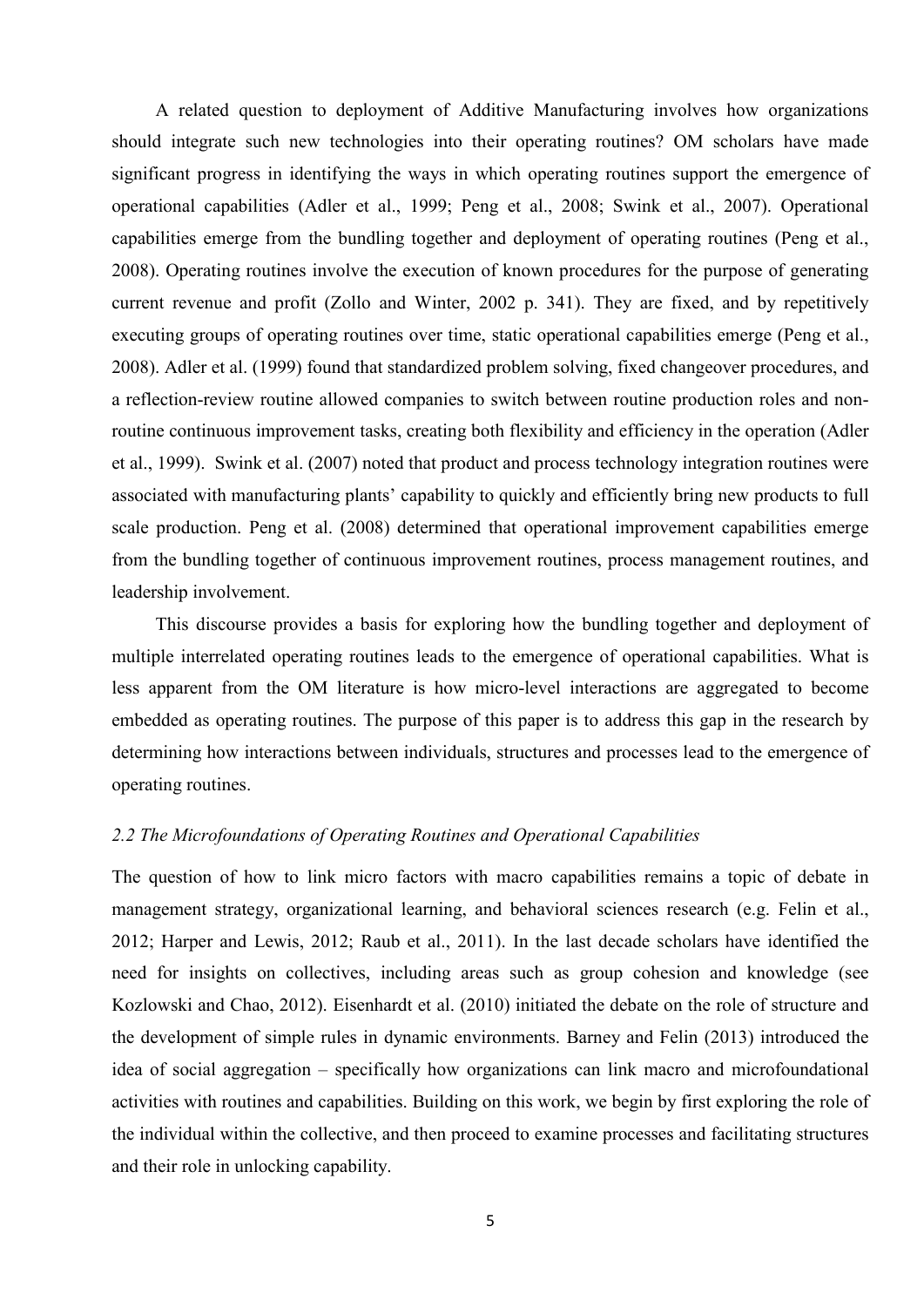Routines emerge when individuals, working as a collective, develop sequential patterns of interaction that permit the integration of their specialized knowledge without the need for communicating that knowledge (Grant, 1996a). Our emphasis here is on the collective activity, its constituent parts and social interactions, as opposed to extrapolations of the collective itself (Barney and Felin, 2013). The KBV is useful in this regard, as a key assumption of this framework is that knowledge is created by individuals (Grant, 1996a, 1996b; Nonaka, 1994). When individuals enter a focal organization, they carry with them pre-existing knowledge from other organizations and apply this knowledge in their new roles (Grant, 1996b, 1996a). Over time, individuals accumulate knowledge on-the-job through training, peer observation and experiential learning (Felin et al., 2012; Grant, 1996b). In the new product development (NPD) process, for instance, individuals accrue specialist knowledge in a productive task and will draw on this knowledge to simplify the task until it can be executed repeatedly by other individuals (Grant, 1996b). For example, when building an engine, a manager may provide employees with step-by-step instructions on how components must be assembled and in what order. When employees repeat the task multiple times, their specialist knowledge becomes embedded in the production process and engine assembly becomes a routine task.

However, microfoundations are not only about individuals *per se*: they are also concerned with the level and types of interactions between individuals within the organization, which eventually evolve into a collective (Whetten et al., 2009). Interaction is defined as instances when two or more individuals engage with one another using verbal and non-verbal social mechanisms (Cousins et al., 2006; Cousins and Menguc, 2006; Felin and Hesterly, 2007). Mechanisms are defined as a natural or established instrument or activity by which something takes place or is brought about; it can be formal or informal in nature (Cousins et al., 2006). When individuals interact with one another formally and informally in their daily roles, they are provided with the opportunity to share ideas and information. Formal socialization mechanisms refer to designated structures created to communicate expectations and share useful knowledge between individuals, such as regularly scheduled meetings, conferences or staff events (Cousins et al., 2006). Informal socialization mechanisms are less structured and refer to impromptu chats in the hall or after hours social engagements; activities that help to build trust between individuals and facilitate the sharing of ideas (Cousins and Menguc, 2006) These interactions are not simply additive, but can evolve into complex forms, and result in synergistic outcomes that are not evident in the context of a single individual's knowledge (Barney and Felin, 2013).

From a strategic perspective, the literature on talent and mobility is relevant as it provides an additive perspective on organizational design. In certain contexts, the performance of an organization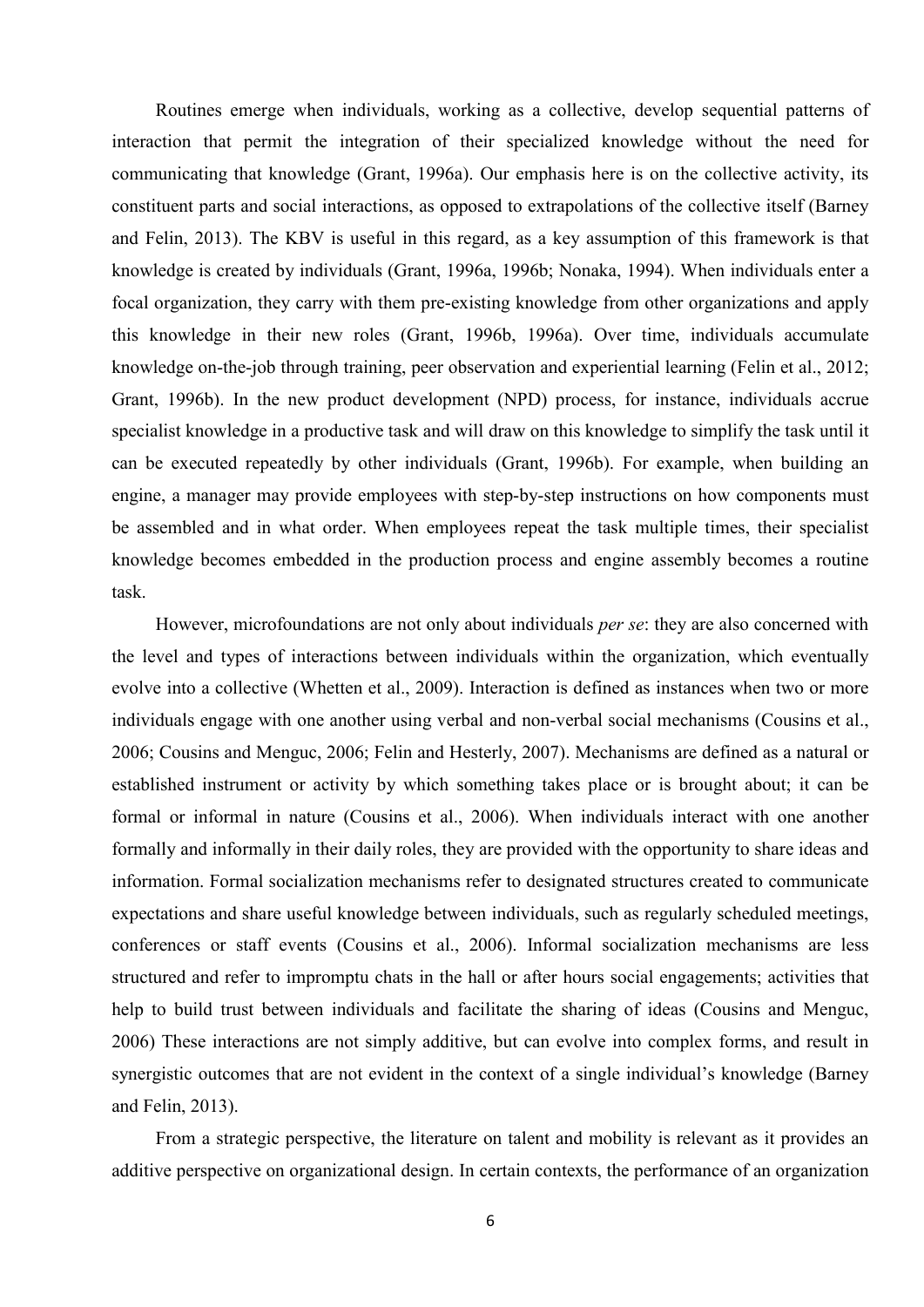can be directly attributed to the talents of particular people within the organization; conversely, individuals (and collectives) can be constrained if the organization's processes and structures act to inhibit formal and informal socialization mechanisms (see Barney and Felin, 2013; Felin and Hesterly, 2007). Microfoundations therefore not only recognize the importance of the individual, but more importantly how individuals interact within the structures and processes of the organization's design.

#### *2.3 Process Design Determines Individual Interactions*

A process is defined as a sequence of interdependent events (Felin et al., 2012 p. 1362). Processes act as integrating mechanisms by facilitating the amalgamation of different organizational elements including individuals, teams, departments, or cross-functional knowledge resources (Henderson and Clark, 1990; Hoopes and Postrel, 1999). Processes can be rigid or flexible (Felin et al., 2012), and the design of processes can significantly determine the pattern of individual interactions. Rigid processes refer to sequences of events that are organized and controlled, where individuals have assigned roles and responsibilities (Felin et al., 2012). An example of a rigid process is the new product development (NPD) process, which occurs when designers, research and development (R&D) experts and engineers interact to combine their specialist knowledge to develop new variations of a product (Clark and Fujimoto, 1991). The NPD process encourages individuals to interact with people in different parts of the business, meaning that an individual's understanding and decision-making abilities will no longer be bounded by a particular job role (Simon, 1991).

Flexible processes refer to a sequence of events that can be modified by the individuals involved in order to arrive at a desired end (Felin et al., 2012). Flexible processes include technology testing, where R&D experts experiment with the development of new technologies using a process of trial-and-error learning (Hoopes and Madsen, 2008), and *ad hoc* problem solving (Winter, 2003). For example, Lockheed Martin's 'skunk works' process gives individuals the freedom to experiment with and develop new technologies and product designs. We note that not all such experiments are successful, which is indeed a required component of learning. In fact, learning through failure is an important part of the scientific theory-building process (Lee, 1999). The interaction between individuals and processes creates a self-reinforcing cycle where individuals learn through their failures and, by applying this newly acquired knowledge, continue to improve the process. This role of processes in the integration of individuals is depicted in Figure 1.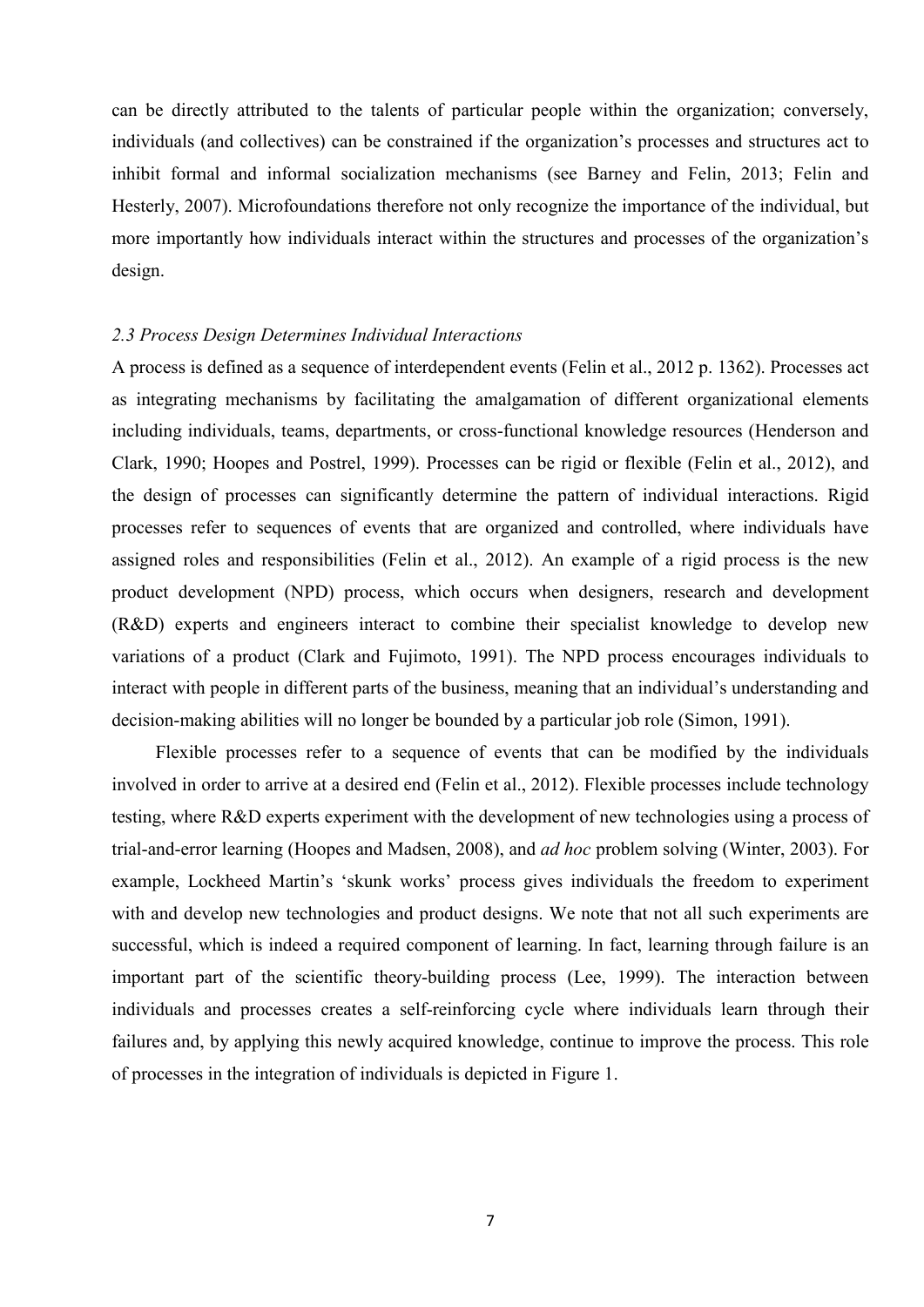### INDIVIDUALS

Individual **Interactions** 

Sequences of controlled events where individuals have assigned roles and responsibilities and supported by resources.

Flexible processes are more likely to result in interactions than rigid processes.

## PROCESSES: STRUCTURES:

Conditions that enable interactions among individuals.

Authority-based hierarchies and high-powered incentives are more likely to constrain individual interactions.

Consensus based hierarchies and low-powered incentives are more likely to encourage individual interactions.

NEW OPERATING ROUTINES

Figure 1: Interactions between individuals, processes and structures

Figure 1 suggests that processes act as integrating mechanisms by bringing individuals together to share knowledge. Furthermore, it is argued that the interaction between individuals allows for the accumulation of knowledge that, when applied through experiments, can improve the process. Figure 1 also suggests that organizational structures play an important role in determining the microfoundational nature of how individuals interact and how often such interactions occur.

#### *2.4 Organizational Structure Design Determines Individual Interactions*

Microfoundations provide a methodological lens to explore the power of looking at lower-level constituent units when explaining higher levels of analysis. The exploration of microfoundations requires us to systematically examine the origins and nature of micro-level constructs: how choices and interactions create structure, the behavior of individuals within structures, and the role of individuals that shape organizational structures over time (Chwe, 2013). Rather than taking structural and macro factors for granted, the goal of microfoundational analysis is to examine their origins and evolution by looking at how micro-factors emerge as a function of individual choices and social interactions. In a sense, microfoundation analysis shifts the causal arrow from macro  $\rightarrow$  micro, to micro  $\rightarrow$  macro analysis (Barney and Felin, 2013).

Organizational structures are defined as conditions that enable or constrain individual and collective interactions within an organization (Felin et al., 2012 p. 1364). The basic structure for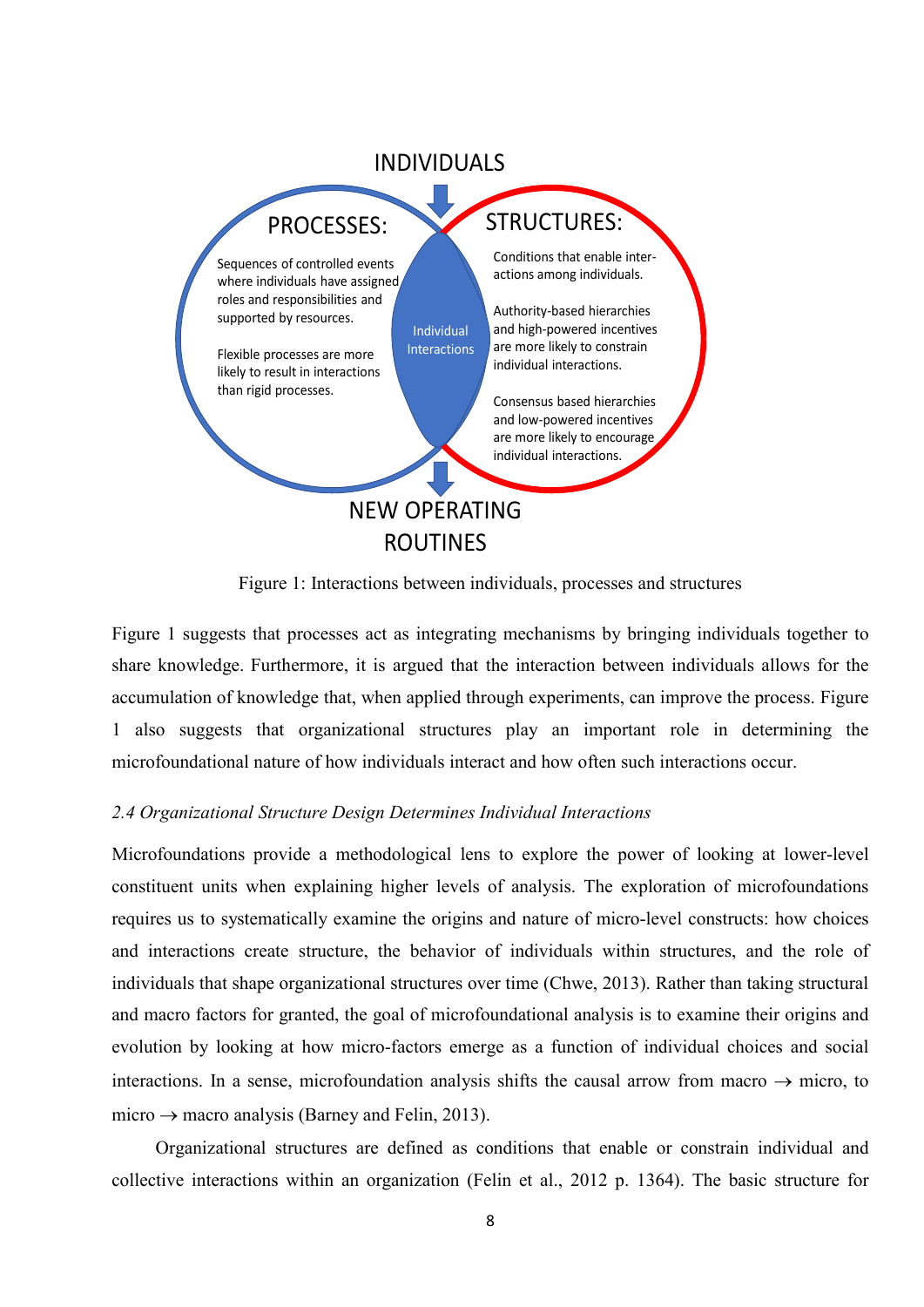organizing complex social activity involves hierarchies (Grant, 1996b). Organizational hierarchies can be understood as either authority-based or consensus-based (Nickerson and Zenger, 2004). An authority-based hierarchy relies on the centralization of decision making to economize on the transmission and handling of knowledge (Arrow, 1974). In an authority based hierarchy, a senior manager invests in understanding critical knowledge interactions and then composes suitable heuristics to guide the search for solutions (Nickerson and Zenger, 2004). To create new knowledge, a senior manager defines a relevant and pressing problem in the business that, if solved successfully, yields new knowledge (Nickerson and Zenger, 2004). Some problems are relatively non-complex and decomposable and can be subdivided into sub-problems that are solvable with the specialized knowledge of an individual (Simon, 1962). The solving of non-complex problems is suited to an authority-based hierarchy because senior managers can define the search criteria and nominate an individual with the appropriate specialized knowledge to solve the problem (Nickerson and Zenger, 2004).

Other problems are highly complex and non-decomposable. Solving such problems requires interaction between a wide variety of different knowledge sets from around the organization (Felin and Zenger, 2014). For example, the development of an innovative technology such as Additive Manufacturing is a highly complex problem that requires the specialized knowledge input from individuals in procurement, materials, design, engineering, operations and manufacturing. An authority-based hierarchy does not promote the horizontal communication channels needed to support such knowledge sharing amongst peers (Nickerson and Zenger, 2004). Instead, the solving of highly complex problems is better suited to a consensus-based hierarchy which emphasizes knowledge sharing across diverse knowledge sets (Nickerson and Zenger, 2004). Holweg and Pil (2008) argue that technological change, such as new IT systems, can facilitate the horizontal exchange of information and the locus of individual power. Unlike an authority-based hierarchy, a consensus based hierarchy involves having individuals collectively agree on a path of search and create a commonly shared language that integrates their specialized knowledge (Arrow, 1974). Creating a shared identity within the organization lowers the cost of communication and establishes rules of coordination that influence the direction of search and learning (Kogut and Zander, 1996).

Consensus-based hierarchies are typically comprised of cross-functional teams that smooth communication among diverse organizational functions (Hoopes and Postrel, 1999). Involvement in a cross-functional team challenges an individual's bounded rationality by exposing them to new perspectives and ways of working (Handfield et al., 2015; Simon, 1991). The dispersed power and decision-making apparatus of consensus-based hierarchies often makes resources more readily available to support innovative projects, giving individuals the time and financial freedom to engage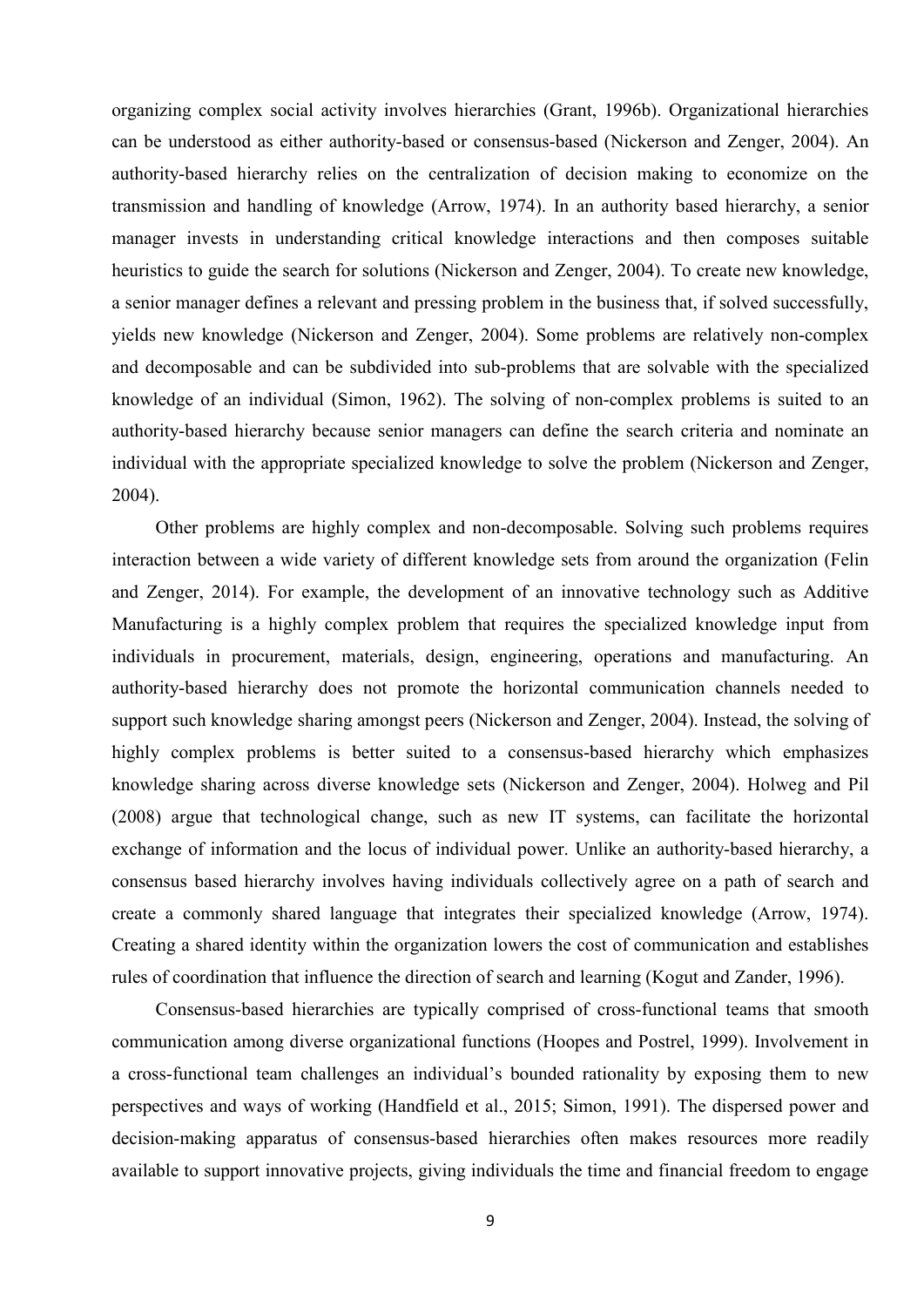in creative thinking (Felin and Zenger, 2014). In addition, consensus-based hierarchies create more frequent opportunities for individual interactions that result in experiential learning (Nickerson and Zenger, 2004). A great example here is Chrysler's design facility in Michigan, which allowed many public spaces for different platform teams to run into one another between meetings (Petersen et al., 2005).

Within consensus-based hierarchies, low-powered incentives can be used to encourage search, knowledge transfer and new knowledge generation (Grant, 1996). Low-powered incentives are tied to an individual's performance and are commonly seen in large firms where individuals have a negligible effect on a firm's overall performance (Zenger and Hesterly, 1997). Low-powered incentives, such as pay awards tied to the achievement of key performance indicators, can encourage individuals to work within a collective and solve a defined problem (Zenger and Hesterly, 1997). For example, an individual may be given low-powered incentives to deliver a project on-time and in-full by working within a cross-functional project team. Low-powered incentives can thus be used to stimulate individual interactions within a collective as a means of generating new knowledge (Zenger and Hesterly, 1997). High-powered incentives, on the other hand, are tied to firm performance and are often seen in market based transactions – such as consulting contracts – or in small firms where employees can directly influence firm performance (Zenger, 1994). High-powered incentives discourage knowledge sharing and instead promote knowledge hoarding as individuals attempt to take credit for improvements in firm performance (Zenger and Hesterly, 1997). Moreover, highpowered incentives can harm consensus building because they encourage opportunism and gaming such as a CEO using share buy-backs to hit quarterly stock market targets (Zenger and Hesterly, 1997).

We note here that organizational structures, regardless of type (authority or consensus-based), act as integrating mechanisms that bring individuals together to share knowledge in some manner. Our Figure 1 suggests that consensus-based hierarchies are more likely to facilitate interaction amongst individuals and the horizontal exchange of knowledge, when compared to authority-based hierarchies. Low-powered incentives act as an important motivator to bring individuals together to share knowledge and solve problems collaboratively while high-powered incentives lead to opportunistic behavior and discourage consensus building. Thus, Figure 1 suggests that the search for solutions to highly-complex problems, such as new technology development, is best suited to consensus-based hierarchies comprised of individuals motivated by low-powered incentives. The interaction and knowledge exchange that occurs between individuals in consensus-based hierarchies increases the likelihood of the emergence of routines and operational capabilities (see Figure 1).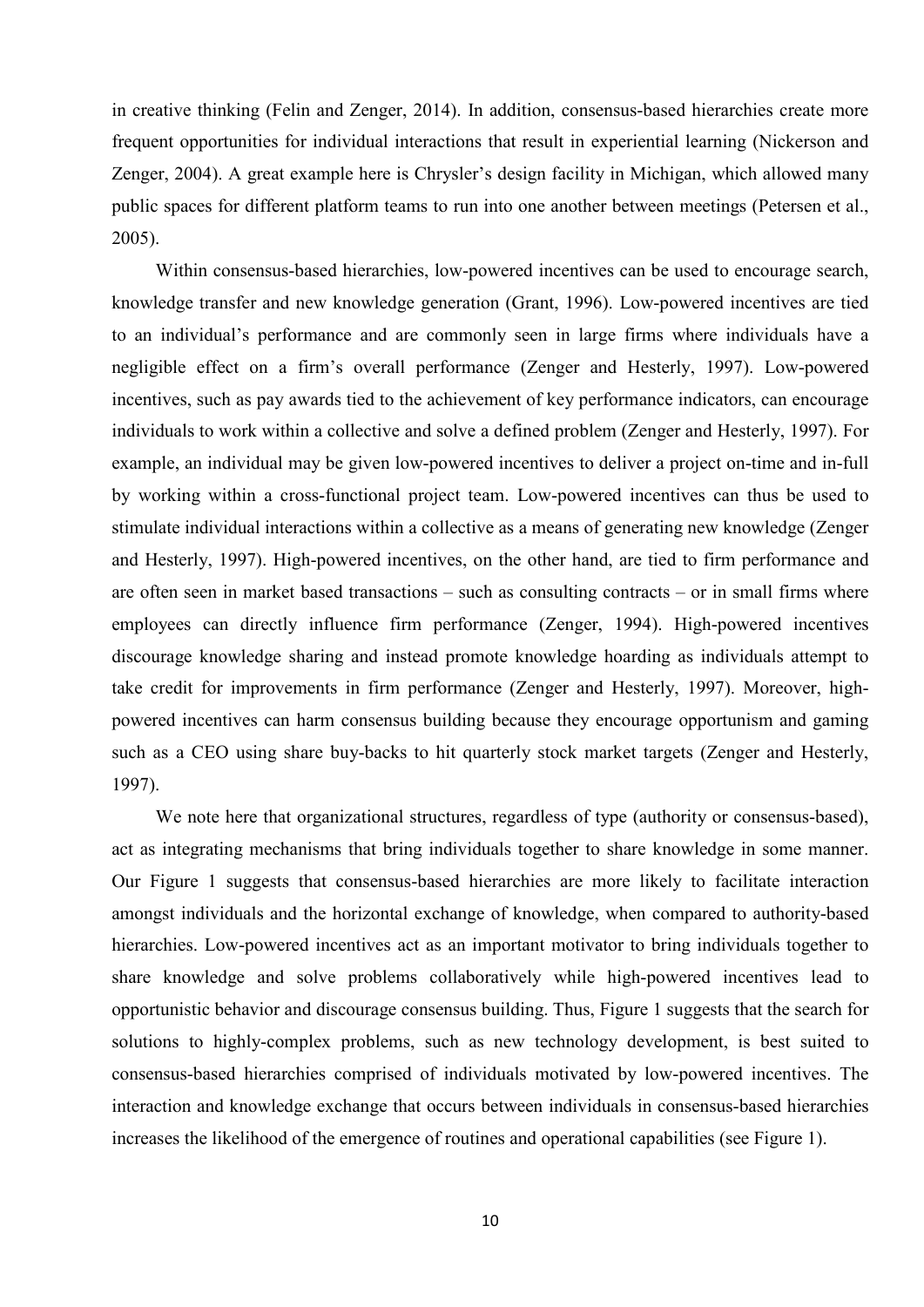#### *2.5 Processes Interacting with Structures*

New product development and strategy formulation provide good examples of how processes and structures create opportunities for the individual interactions that become the microfoundations of routines and capabilities. For instance, the automotive product development process is partitioned into sequential phases including concept development, product platform design, component design, prototype building and process engineering (Clark and Fujimoto, 1991). The individuals involved in each phase of the process are assigned according to department, such as marketing, design, procurement, operations management and engineering. The process is further subdivided by product segment, including body, chassis, engines, transmissions, electronics, etc. The cross-functional nature of the automobile NPD process requires individuals from a range of departments and product segments to share knowledge (Clark and Fujimoto, 1991; Petersen et al., 2005; Primo and Amundson, 2002). In a similar manner, the strategy formulation process may include individuals from a range of departments and business units that meet to set strategic priorities and allocate resources to individuals and projects (Grant, 1996a).

Yet, while structures and processes may overlap at times, this overlap does not necessarily lead to knowledge creation or accumulation without the specific interaction of individuals who share knowledge (see Figure 1). That is, a process requires individuals to carry out a series of productive tasks (Felin et al., 2012), and organizational structures have no real purpose without the individuals to populate them. The essence of the microfoundations argument is that individuals are the essential unit of analysis for examining how organizations create capabilities. The interaction between individuals is predicted to occur at intersections where processes and structures meet. Figure 1 suggests that the design of an organization's processes and structures can explicitly encourage, or alternatively constrain, the likelihood of such individual interactions, and thus impact the likelihood of whether learning routines and knowledge creation will occur. In the remainder of the paper, we apply Figure 1, related to processes, structures, individual interactions, to the additive manufacturing development program at AerospaceCo, our focal case company.

#### **3. Methodology**

#### *3.1 Research Design*

Our research design is based on a theory building approach. We followed the guidance of Wacker (1998) who suggests that good theory-building research defines the variables, specifies the domain, builds internally consistent relationships, and makes specific predictions. In this study, we have specified the research domain (additive manufacturing development in a firm's operation), defined the key variables (individuals, structures, processes, routines, capabilities), and used the existing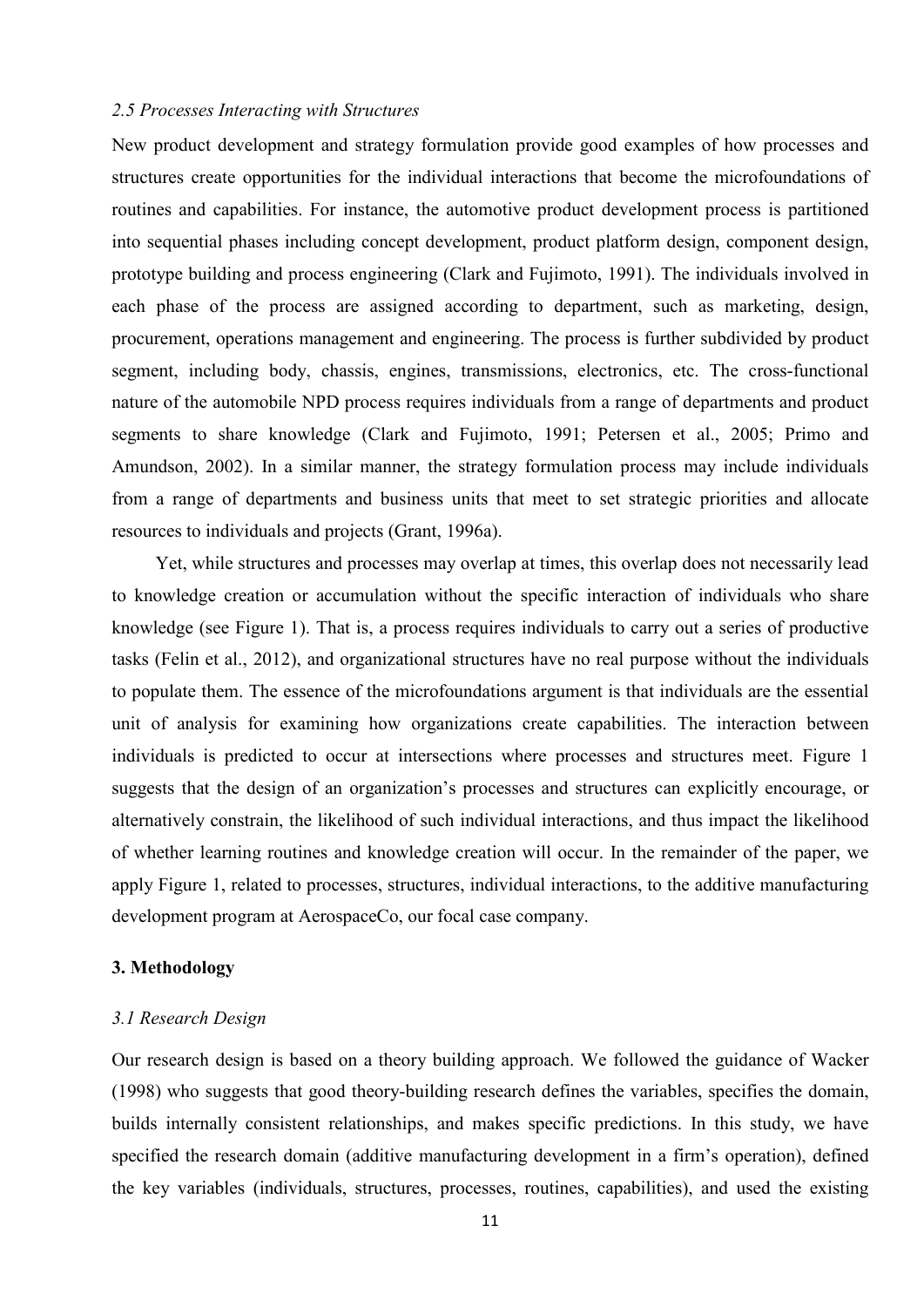literature to predict the relationships between variables. Working inductively, we compared empirically gathered data to the existing literature in order to make analytical generalizations (Eisenhardt, 1989) While guided by pre-existing theoretical considerations, we remained open to unanticipated findings and the possibility that the general theory required reformulation (Merton and Merton, 1968) We reconciled the idiosyncrasies of the case with the KBV and, when unanticipated findings were identified, we built on directives suggested by knowledge-based theory.

A case study design was selected because the researchers were investigating a contemporary phenomenon about which little is known and over which the researchers had little control (Yin, 2014). We met the duality criterion of rigorous case research by ensuring the study is situationally grounded while seeking a sense of generality (Corley and Gioia, 2011; Gioia et al., 2012)*.* To ground the study, we looked for a company in the process of developing a digital manufacturing capability. We identified one such company in the aerospace sector, which we will call AerospaceCo that was in the process of developing a capability in Additive Manufacturing. The Additive Manufacturing development program was an ideal context to study how individuals interact with the structures and processes of the case company. We were given access to study how individuals from a range of departments overcame structural boundaries to form into cross-functional teams and re-think the new technology development process. This was a unique opportunity to examine how individuals interact with structural boundaries and operational processes at the micro-level to create operating routines and operational capabilities at the macro-level. We selected a single case design because it provides for a more in-depth level of investigation than multiple cases (Dyer and Wilkins, 1991; Sigglekow, 2007; Voss et al., 2002); this allowed us to spend significant time to understand the relationship between individuals, structures and processes at one particular firm. This allowed us to identify new empirical relationships, and to elevate the theory's level of abstraction (Wacker, 1998).

#### *3.2 Case Description*

AerospaceCo is a multi-national enterprise of 50,000+ employees; the firm is at the cutting edge of innovative new technology and product development for the aerospace sector. The aerospace industry has notoriously long new product development lead times (Rossetti and Choi, 2005); the focal firm is no exception, with new products being introduced to market on a five year rolling basis. The technologies that underpin these new products take between five and twenty years to develop and embed in a new product. The new technology development process is highly structured with technologies developed over nine stages, referred to as Technology Readiness Levels (TRLs). Designers and engineers must satisfactorily answer a series of questions before passing through a gate and advancing to the next stage of development. The first department in the process is the Strategic Research Center (SRC), which is responsible for scanning the business horizon to identify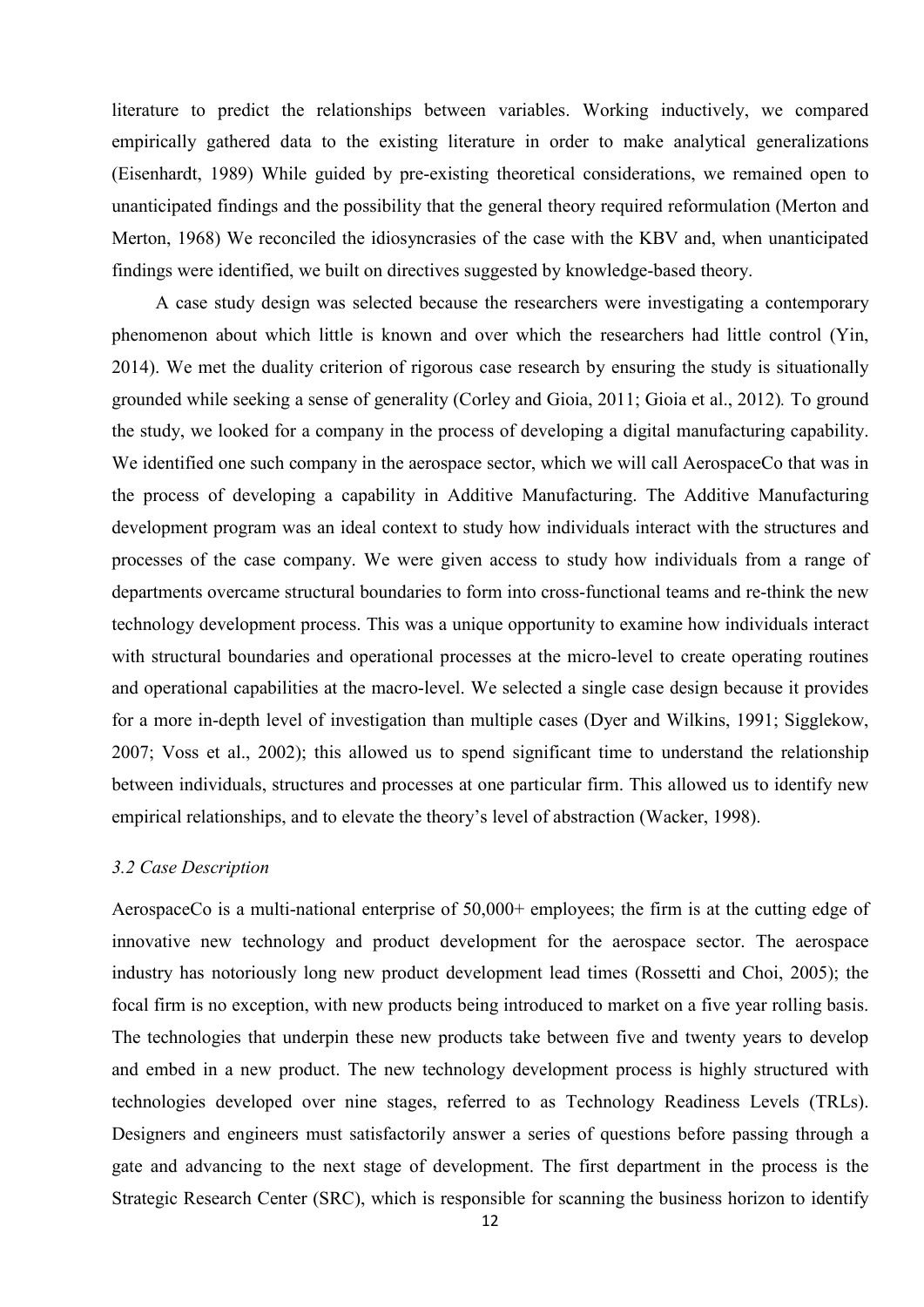promising new technologies that may not be ready for commercialization until 20 or 30 years in the future. The SRC typically oversees the early technology-development stages (TRL 1-4); these involve observing and reporting the basic principles of the technology, agreeing the proof of concept, and validating the technology in a laboratory environment (see Figure 2).

Supporting the SRC is the Research and Technology department, which is responsible for early stage new technology R&D (TRL 3-4) (see Figure 2). Once the technology passes through gate four, it then moves to the Future Programs department, which matches the technology to a future product, typically due for market entry in ten to fifteen years. Once allocated to a future product, the technology joins the new product development process and advances through TRL stages 5-6. The Manufacturing Technology department oversees TRL stages 6-9, during which time the technology is optimized for the required rate of production using production-ready equipment. Development stages 8-9 are when the technology is proven production capable in a live test environment (see Figure 2).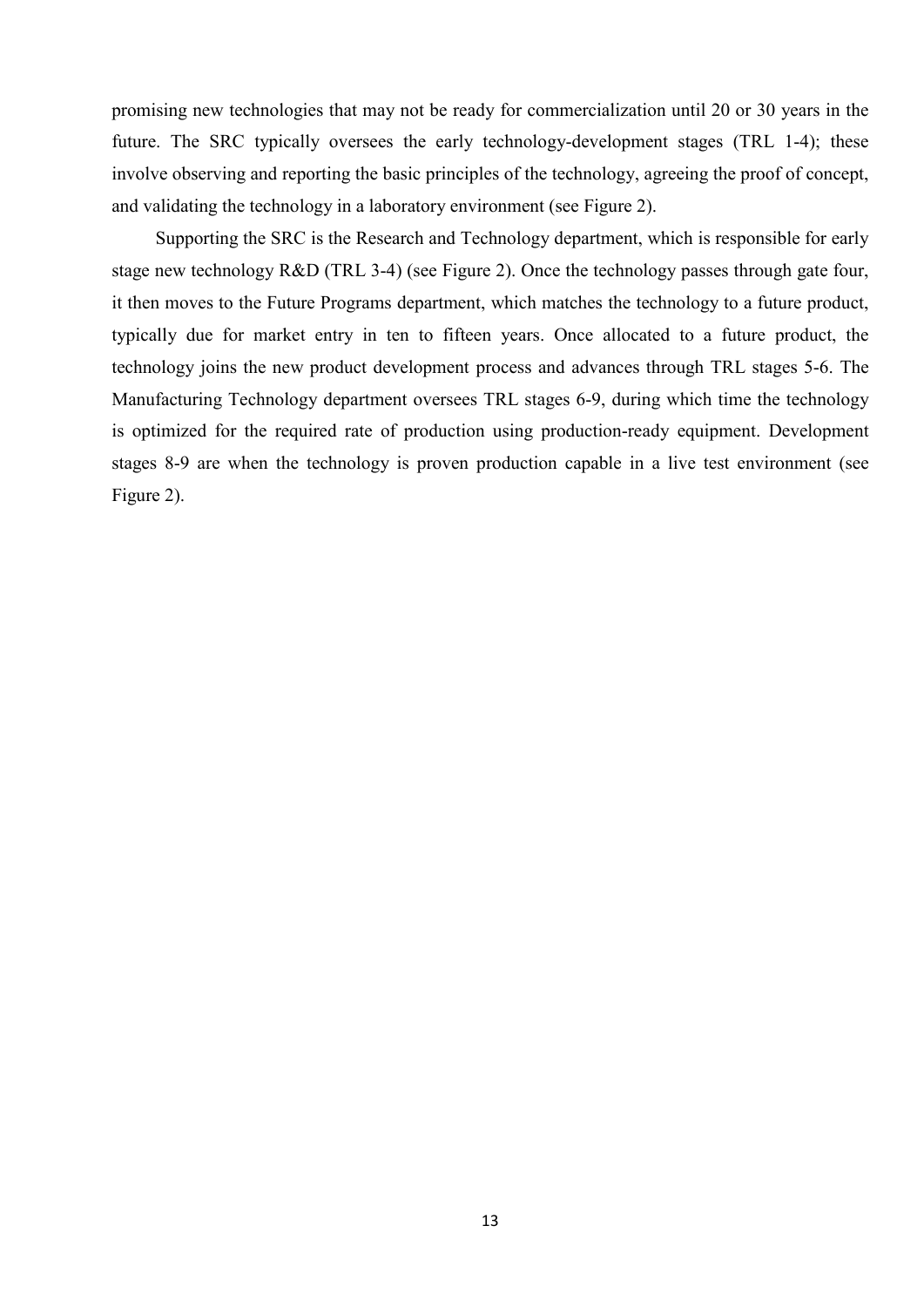

Figure 2: New Technology Development Process and Departmental Structures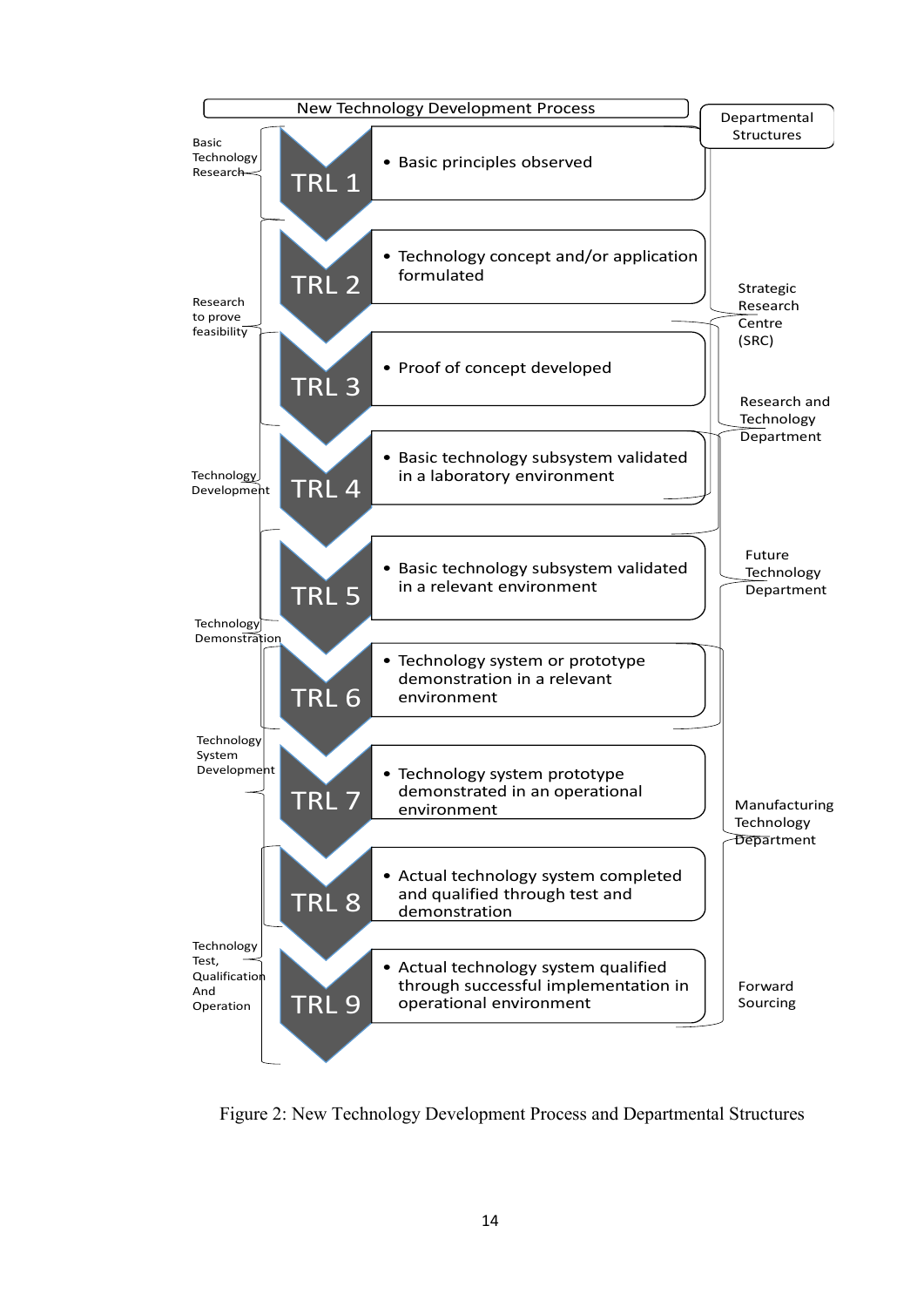#### *3.3 Data collection*

Data were collected over a 16-month period from January 2014 to April 2015. A triangulated data collection strategy was used (Yin, 2014) where we gathered primary data from semi-structured interviews, meetings with the project steering committee, and participant observation. These data were objectively verified using primary and secondary company documentation. Forty semistructured interviews were conducted, with questions asked about the role of key individuals, processes, and structures in the development of Additive Manufacturing. A semi-structured format allowed standard questions to be asked; this permitted direct comparisons across job roles, departments and organizational levels. Unstructured, probing questions allowed us to uncover unexpected information (Galletta, 2013).The interviews were conducted face-to-face and lasted between 45 minutes and an hour. The interviews were audio recorded and then transcribed verbatim. To ensure confidentiality, all names and positions were anonymized and a typed transcript was sent to interviewees for review and amendment. A total of 38 hours of interview recordings were collected, resulting in 712 pages of typed transcripts. Having conducted 40 interviews, we found that a point of theoretical saturation had been reached as no further insight, knowledge or learning was emerging from the data (Lee, 1999).

#### *3.3.1 Sampling*

Our sampling logic was to collect data from individuals working in departments directly involved in the additive manufacturing development program. We collected data from all organizational levels including a Senior Vice President, 8 Heads of Department, 13 Team Managers and 18 operational level employees (engineers, scientists, technologists)). Gathering data from these different perspectives presented distinct lenses on the same phenomenon, providing deep insights on how individuals, processes and structures interact and aggregate to operating routines and then to operational capabilities. In our sample we included individuals from the additive manufacturing Integrated Project Team (IPT), including the technology champion, materials specialists and engineers. All interviewees had a minimum of 10 years' experience, with some working for the company for more than 20 years. As such, these individuals can be considered key informants, and gathering their opinions is said to be critical to the success of case study research (Yin, 2014).

#### *3.3.2 Project Steering Committee*

A steering committee provided oversight for the research project. The committee was comprised of a project sponsor and nine experts in different aspects of additive manufacturing, as nominated by the project sponsor. The steering committee met every two months during the sixteen-month project (eight meetings) for a period of two hours; they directed the research team to relevant information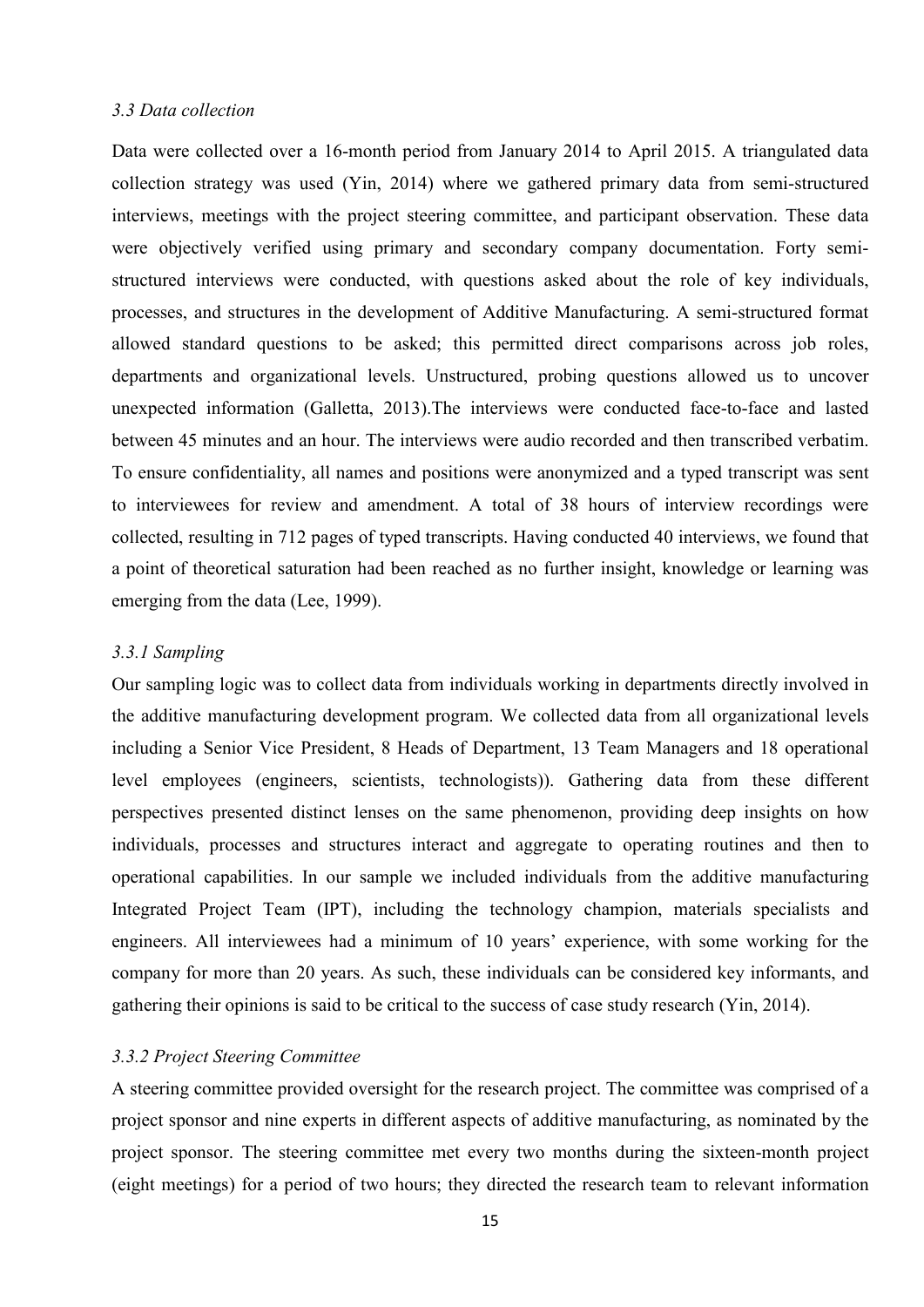and facilitated access to individuals and departments involved in the additive manufacturing development program. The sessions were semi-structured, giving participants the freedom to debate and challenge the interview findings and explore new areas of interest. This method provided important corroboration to the interview findings and opened up new lines of inquiry not anticipated by the researchers. During the project steering committee meetings, the interview findings were reported at the aggregate level and interviewee names were not discussed to ensure the anonymity of our sources.

#### *3.3.3 Participant observation*

To further corroborate the interview and steering committee sessions, one member of the research team collected data using participant observation techniques (Atkinson and Hammersley, 1994; Spradley, 2016). Specifically, the researcher sat with the Forward Sourcing department for one week (September  $15<sup>th</sup> - 22<sup>nd</sup>$  2014) to observe their methods of working, to ask informal questions, and to gather and read company documentation. The researcher also gathered and reviewed primary and secondary documentation, which provided important objective verification of data gathered during the interviews and steering committee meetings.

#### *3.4 Data analysis*

A coding scheme was created based on Figure 1 and used to analyze the data. We used thematic analysis techniques (Braun and Clarke, 2006) and a pattern matching logic (Yin, 2014; Webb et al., 1999) to analyze the interview and focus group transcripts, field notes and documentation. One researcher used the coding identifiers (processes, structures, expertise, experiential learning, preexisting knowledge) to identify similar passages of text. Similar codes were combined and linked to higher order themes, such as microfoundations, operating routines and operational capabilities. When passages of text did not easily fit the coding scheme, a new coding category was created and affixed to a new theme. The coding template was revised in an iterative fashion until the researchers arrived at a final template that provided a robust explanation of the case (Eisenhardt and Graebner, 2007). Identifying unexpected codes and themes played a key part in our theory building approach (Eisenhardt, 1989). Having completed an initial analysis of the data, the coding process was repeated by a second member of the research team to achieve consistency of coding and to ensure inter-rater reliability (Armstrong et al., 1997). Taking steps to address inter-rater reliability is appropriate for semi-structured interviews as all participants are asked the same structured questions in the same order, and the data is coded at the end of the data collection period (Morse, 1997). The second coding of the data resulted in close agreement on the key identified themes and enhanced the rigor of the qualitative data analysis process (Armstrong et al., 1997).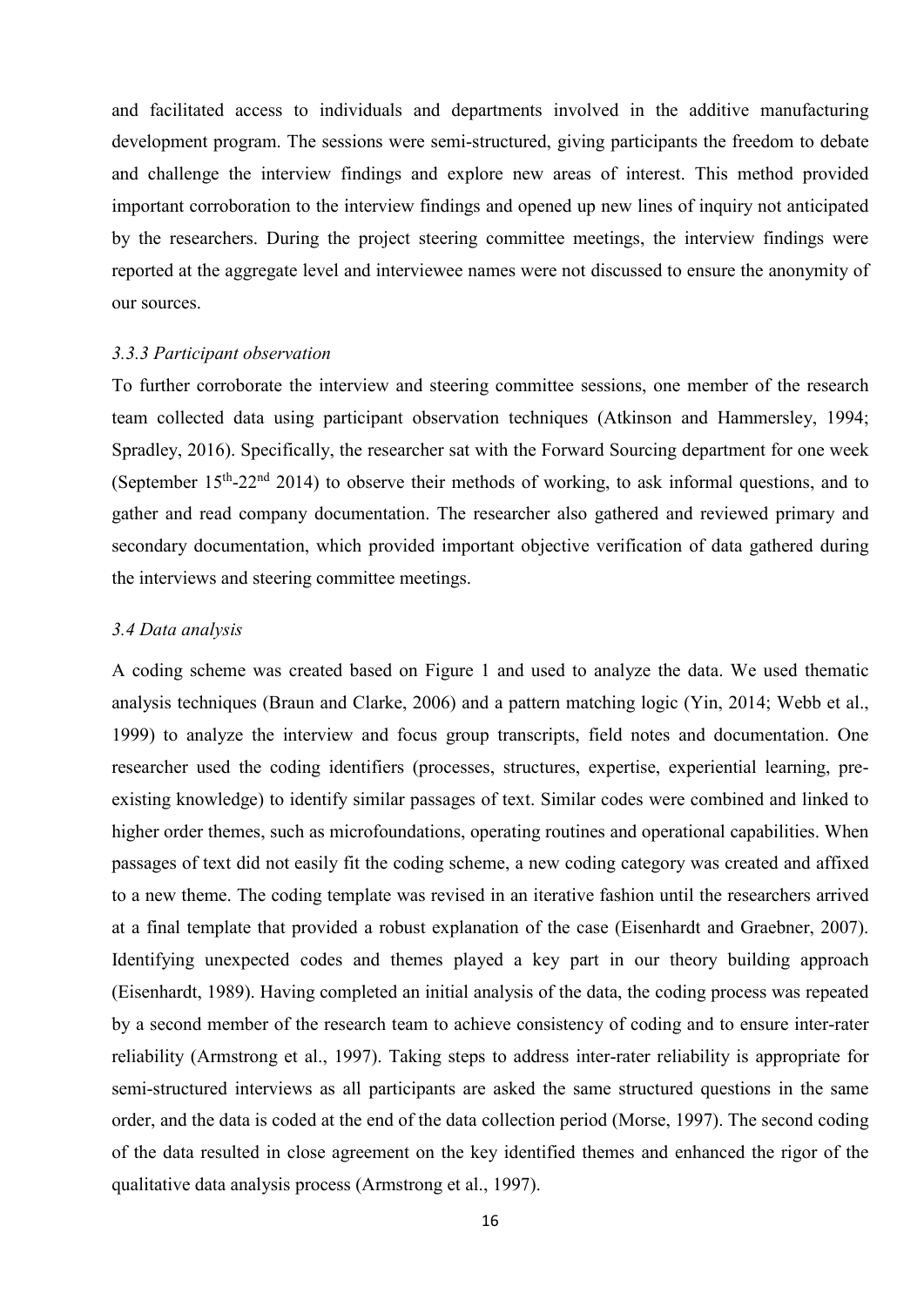#### **4. Findings**

#### *4.1 Organizational Changes in 2012*

Prior to explaining our findings on the role of microfoundational interactions at AerospaceCo, it is important to establish the context for the organizational culture of the case company. AerospaceCo is a highly bureaucratic organization that is formed of primarily middle-aged engineers with between 10 to 30 years of on-the-job experience, working their entire careers at the company. The company follows a very well-defined new technology development process that is based on nine stages and gates described in Section 3 above (the TRL Process). New products and their supporting technologies are developed on a 10 to 20 year time horizon. Yet, despite long-lead times and bureaucratic organizational structure, the company is still considered a world leader in innovative technologies.

AerospaceCo has a very risk-averse company culture based on a tradition of incremental technology development and organic growth. This risk-averse culture stems from safety concerns and legislation imposed by aerospace regulators, and has resulted in a senior leadership team that is hesitant to spend money on innovations without a solid business case and high chance of success. AerospaceCo's method of new technology development is in stark contrast to its primary competitor BigCo, who takes significant risks on new technologies without a clear business case. Over the past decade, BigCo has taken significant risks to invest in promising new additive manufacturing technologies; e.g., purchasing start-up firms in the early stages of new technology development. In 2012, AerospaceCo's leadership team recognized it was not developing new technologies at the same rate as the competition; they were struggling to stay current in their portfolio of innovative technologies, including additive manufacturing.

Additive Manufacturing is considered by the company to be a 'whole-system technology' that can print a range of components and sub-assemblies for the final product. Whole-system technologies have multiple applications and do not easily fit within AerospaceCo's authority-based hierarchical structure that is comprised of departments and Supply Chain Units (SCUs); this structure is shown in Figure 3.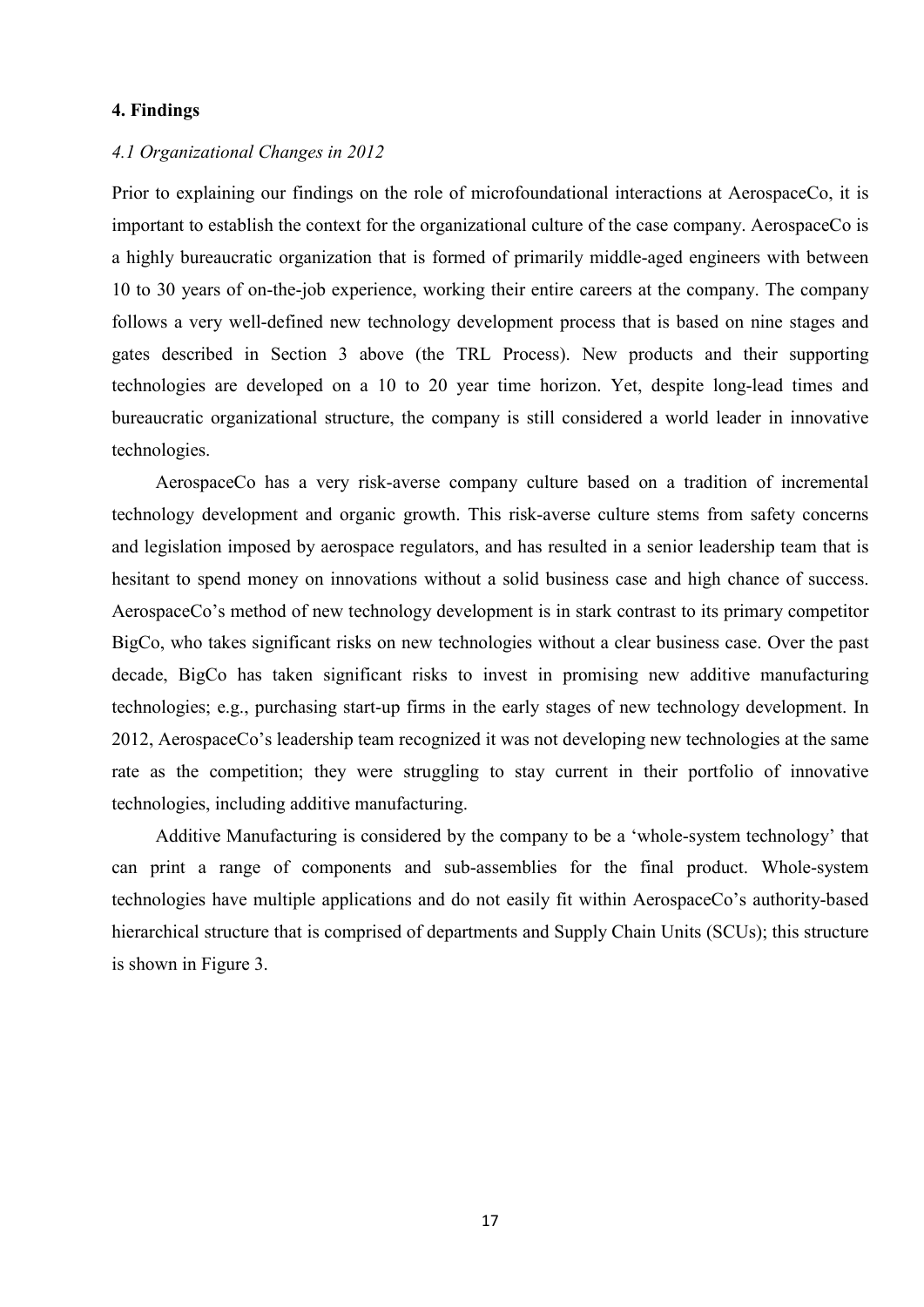

Figure 3: Authority-Based Organizational Structure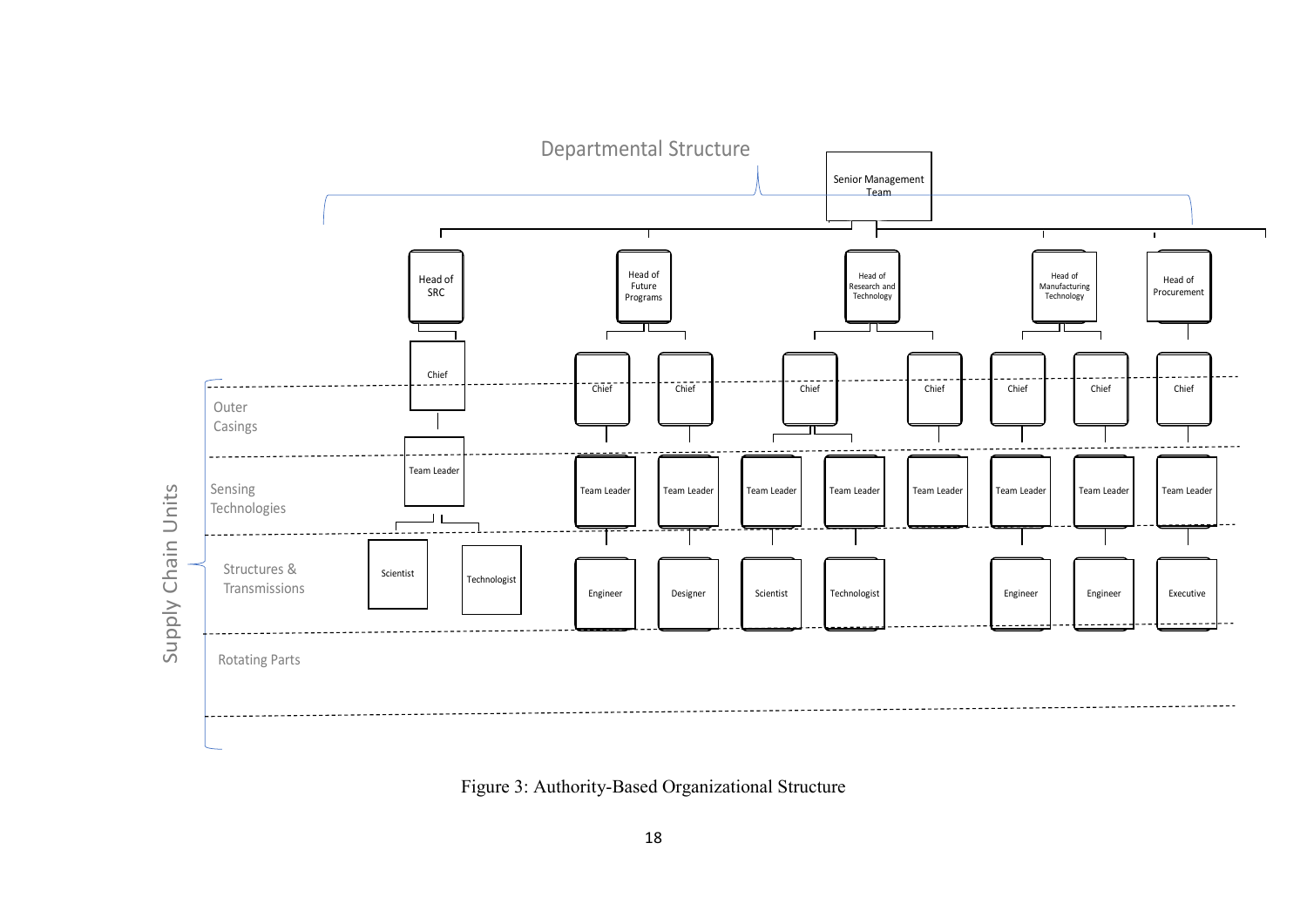Figure 3 illustrates the five organizational levels within AerospaceCo: Senior Executive Team, Heads of Departments, Middle Managers (Chiefs and Team Leaders) and Operational Employees. These individuals sit within departments such as the Strategic Research Center, Future Programs, Research and Technology, and Manufacturing Technology (see Figure 3). In addition, there also exist a number of Supply Chain Units (SCUs), which are responsible for the development of a specific category of component (rotating parts, turbines) or subassemblies (outer casings, structures and transmissions). During Additive Manufacturing's early stages of development (2005-2012), it was allocated to, and owned by, the Structures and Transmissions SCU. The difficulty that this created was that Additive Manufacturing development efforts became completely concentrated within the Structures and Transmissions SCU, while the application of Additive Manufacturing to other product categories was largely ignored. Because Additive Manufacturing had such great potential, engineers from other SCUs independently began their own exploration into the technology, creating disjointed pockets of development. The Head of Innovation at AerospaceCo explained the predicament that Additive Manufacturing created for the company as follows:

"In our company, loosely speaking, you have two groups of technologies. First, which are easier for the organization to deal with, are discrete technologies that are aligned to some of the silos we have. For example, a purely combustion technology will be owned by the combustion supply chain unit. And when it goes in to the Supply Chain Unit, it's owned by and confined within that Supply Chain Unit. Development is relatively straightforward as these technologies have pre-defined supply chains that are pretty easy to manage. The situation gets more complex where you have whole system technologies that are dependent on more than one Supply Chain Unit to deliver the hardware elements of that technology."

Head of Innovation – Research and Technology

The Head of Innovation at AerospaceCo made a clear distinction in this quote between discrete and whole system technologies. Discrete technologies are things such as new materials that will be used to create one type of component or subassembly, such as the combustion system. Whole system technologies include novel manufacturing methods (i.e. additive manufacturing) that can produce a range of new components and subassemblies from rotating parts, to structures, to transmissions and combustion systems.

In 2012, the senior management team realized that whole-system technologies, such as Additive Manufacturing, needed a different developmental approach if the company was to remain competitive. The senior management decided to create a new initiative, called its "top 11 technology program", which sought to develop 11 key technologies toward which the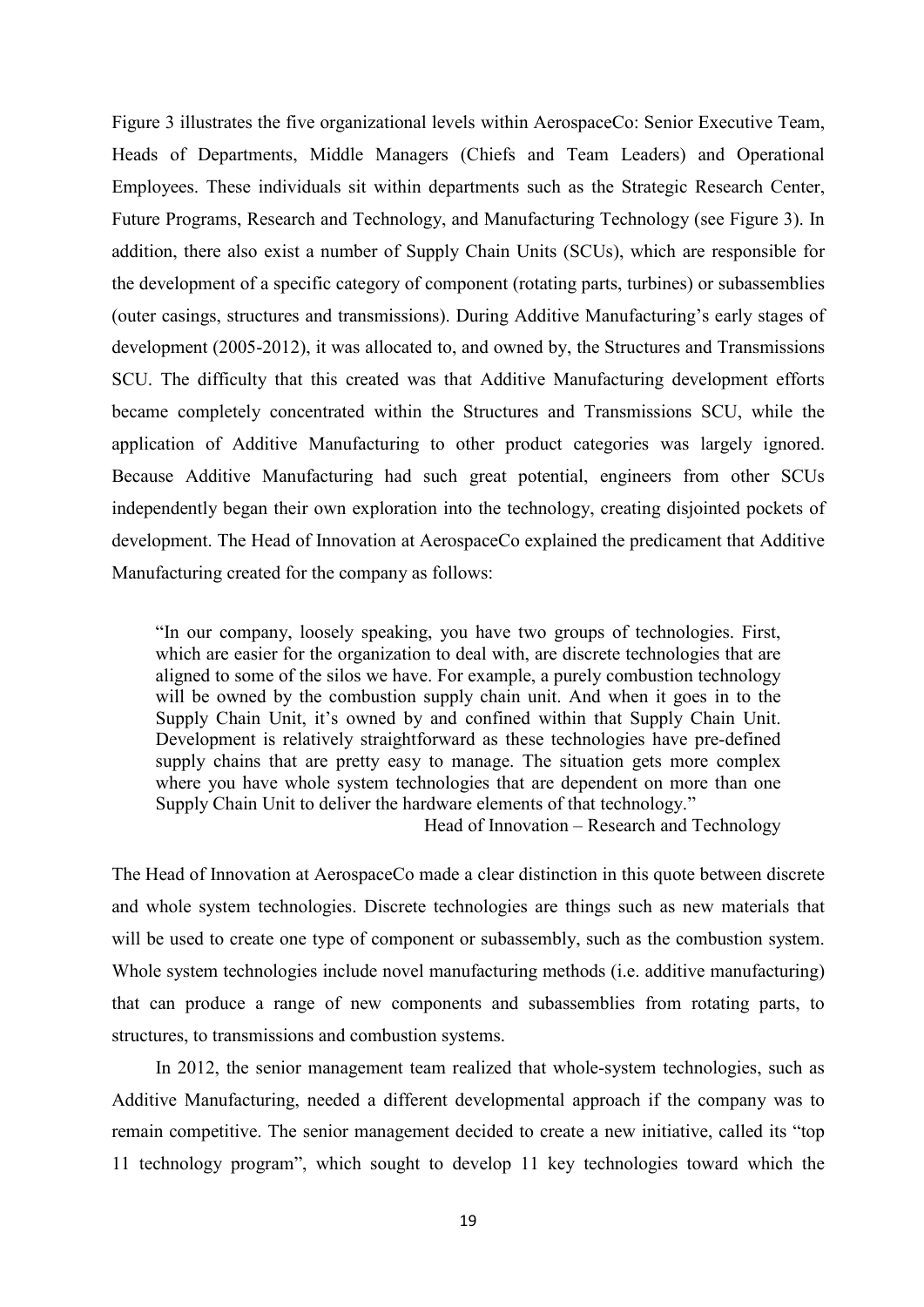company was committing strategic investments. This program assigned a technology champion and integrated project team (IPT cross-functional team) to the Additive manufacturing program. The technology champion quickly moved to set up an Additive Manufacturing Center of Competence (AMCC) with this investment. The AMCC was built as a stand-alone facility in 2014, where the IPT could experiment with and test additive manufacturing – without having to use the company's existing testing facilities. By situating Additive Manufacturing within the AMCC, the technology development team now sat outside the authority-based hierarchy of AerospaceCo, including the incremental new technology development process. Since 2012, Additive Manufacturing's development has progressed rapidly and the technology is now being used for the manufacture of multiple aspects of the final product, including rotating parts and highly critical components.

In our findings that follow, we develop the specific characteristics of the Additive Manufacturing initiative and how the interaction among individuals created a new operations capability within the organization that exists today. Our analysis of this transformation will cover the role of processes, structures, and the interactions that produced routines that evolved into a new operational capability in Additive Manufacturing.

#### *4.2 Individuals Interacting within Processes*

In our data collection, we explored the extent to which formal processes acted as a coordination mechanism through which firms integrate the specialist knowledge of their members (Felin et al., 2012; Grant, 1996b). Members of the project steering committee highlighted how additive manufacturing remained in the early stages of new technology development (TRL 1-3) for seven years (2005-2012); this was due to a lack of strategic focus and a risk-averse culture at the company. Steering committee members stressed that the aerospace industry is highly regulated and safety conscious. One member believed that this created a risk-averse mind-set at the company and prevented it from taking risks on novel technologies, such as additive manufacturing:

"I think for additive manufacturing we could have made a bigger footprint earlier on. We've talked a lot about additive manufacturing but we've not nailed our colors to the mast and said 'we are going to use this, it's not ready now, ten years from now it will be ready…Look at the pace of change, let's invest in it now'." Technologist – SRC

The steering committee went on to explain that additive manufacturing's development stalled during the early TRL stages (TRL 1-3) because of a lack of strategic focus and insufficient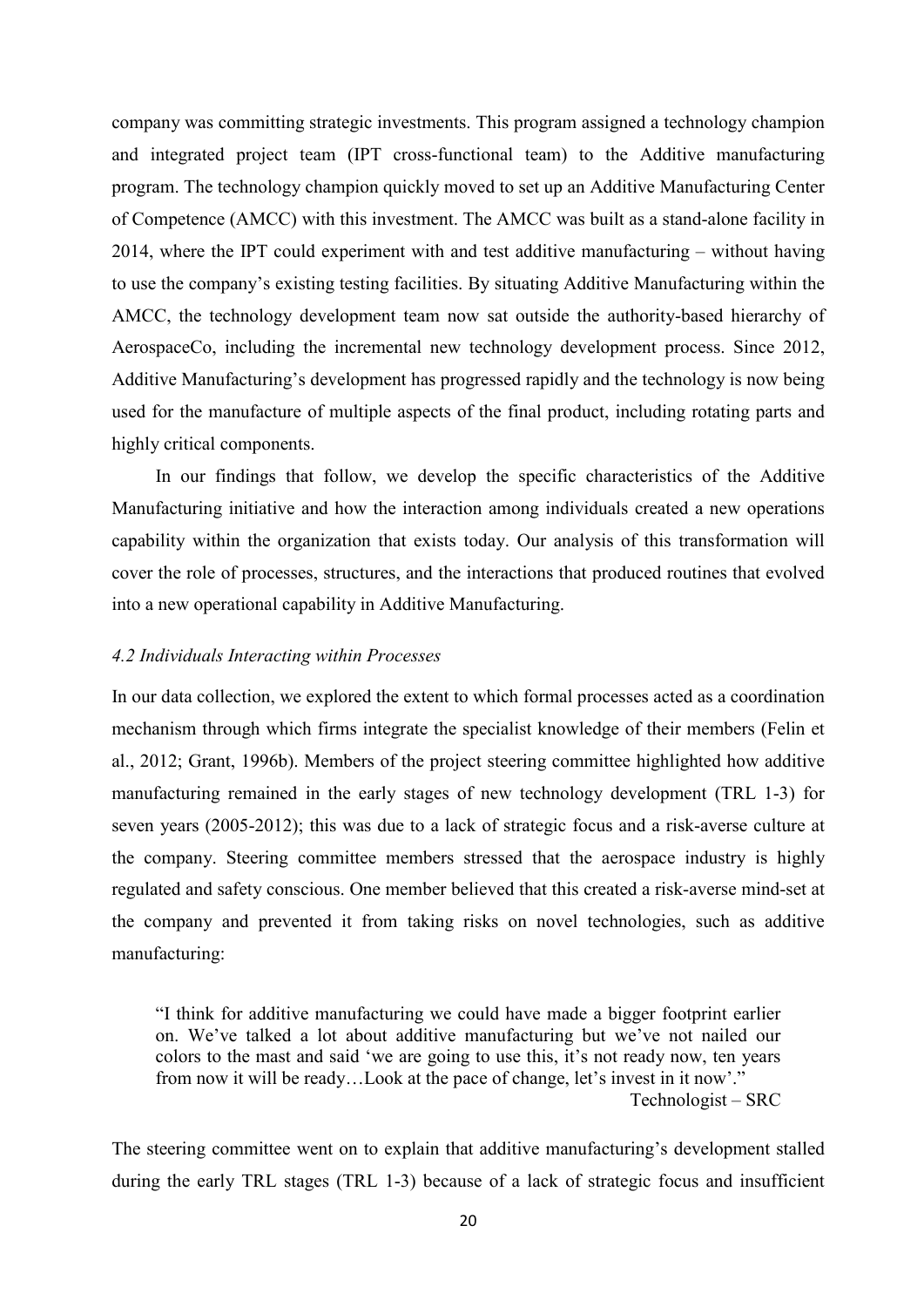financial support. It was not until 2012, when the senior management team introduced the 'Vision' process, that strategic focus on the key technologies to be introduced over the next 5, 10 and 20 years was set. As part of the Vision Process, the senior leadership team created the 'top 11' technologies program; these were 11 key technologies that would be embedded in upcoming products. The Senior Vice President of Future Programs described the importance of the Top 11 technology program as follows:

"…It [technology development] is now much more market-driven…Each year, we do a strategic prioritization process, which really sets priority terms for which markets we're going to act in to make sure we're very prioritized and very focused. And that will then focus the R&T [Research and Technology] agenda. So we now have 11 key top-level strands of technology. Each of those has a team and a project-management process associated with it. So clear leadership, clear milestones, clear outputs and clear budgets."

Senior Vice President – Future Programs

Upon becoming a Top 11 technology, the senior management team dedicated significant financial and human resources to additive manufacturing's development, including hiring a Technology Champion tasked with driving forward development. This individual described the impact of his appointment as follows:

"We've been working in additive manufacturing for ten years. But because of varying reasons, be they business case, be they risk, be they maturity of understanding, it has taken us this amount of time to be in the position where we are in now. Development has been incremental and it's never had that shot of innovation, or intensity, that's said 'we absolutely have to do this….' Over the past twelve months, which is when I came in to this role, that concentration has happened and we've learnt so much so quickly. Focusing with firm resolve has enabled us to move our level of understanding on substantially in the past twelve months."

#### Technology Champion

By concentrating the responsibility for the technology in a single role, this individual could bring significant experience from previous positions to the role; knowledge that he applied quickly and efficiently to realize a step-change in development – what we term 'pre-existing knowledge application'. The technology champion acted as a 'knowledge coordinator', pulling together all the existing R&D efforts from around the company.

The technology champion established an Integrated Project Team (IPT) comprised of experts from the engineering, materials, supply chain and manufacturing technology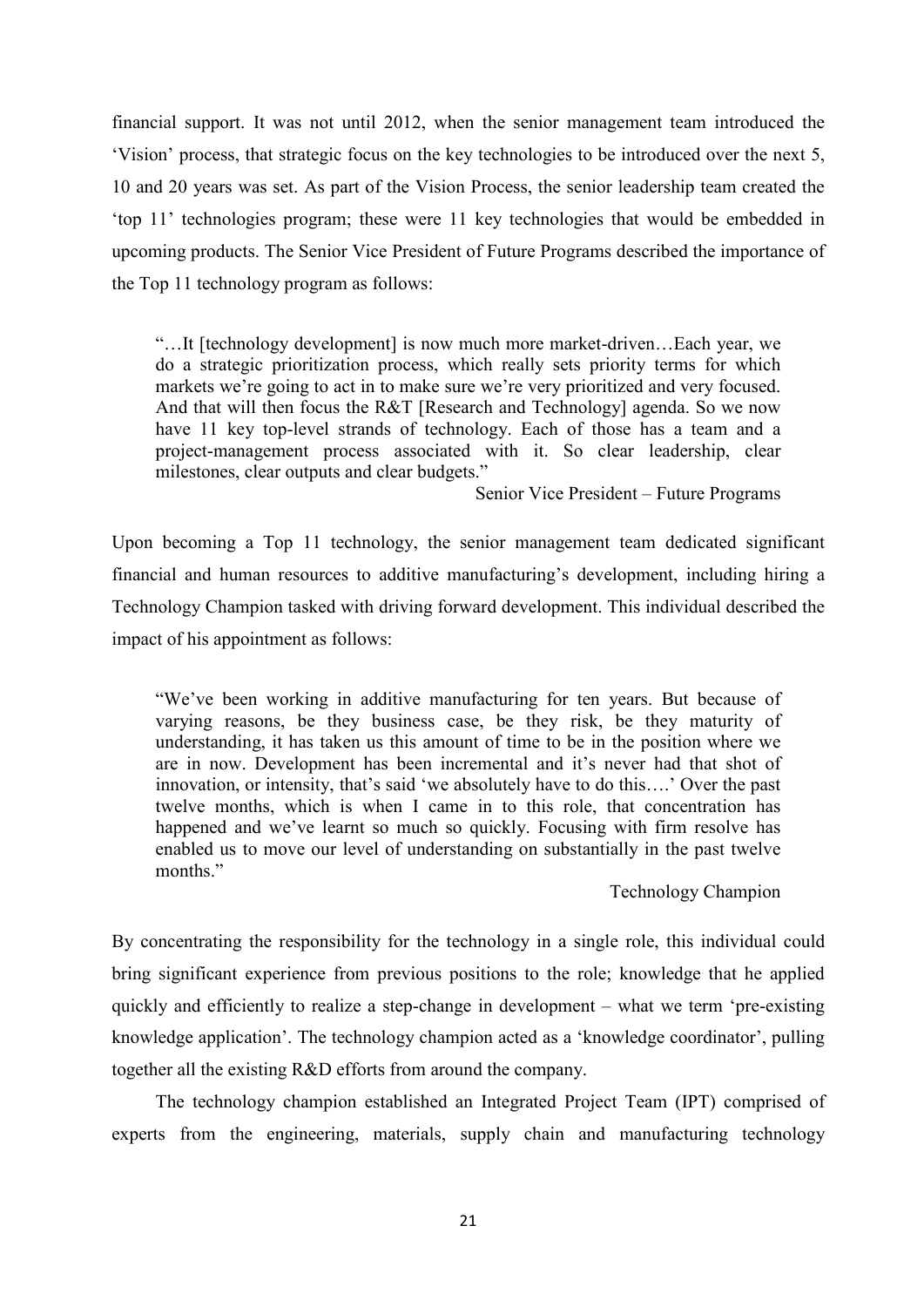departments. The IPT acted as a focal point in the organization for all additive manufacturing activity across all SCUs:

"So the IPTs have helped as control mechanisms. So now we've got a small number of conduits, and the IPT makes sure that everyone in the organization knows what's going on. So the IPT is a very good filter."

Capability Manager – Machining and Automation

Each individual in the IPT contributed pre-existing knowledge acquired from other departments to the role. These individuals were suddenly placed together on the same team, allowing them to share knowledge through formal socialization mechanisms (team meetings, project meetings, and on-line digital platforms) as well as informal socialization, including lunches and team events (Cousins et al., 2006; Cousins and Menguc, 2006). For example, members of the IPT shared ideas about additive manufacturing through information technology (IT) platforms such as the Innovation Portal and the Big Ideas forum. These platforms facilitated the free exchange of knowledge between team members and allowed individuals from around the business to send the IPT new information. We found that by interacting within the IPT, over time, individuals were able to share and add new knowledge to their existing knowledge base (as predicted by Grant, 1996b). In effect, the formal Vision process brought together key individuals from across the business to share knowledge and drive forward the development of additive manufacturing, in an interactive manner that had never occurred before in the organization. These findings led us to posit the following proposition relative to new processes established within an organization:

#### *P1: A new process can act as an integrating mechanism that brings individuals together to share knowledge.*

Within the context of this proposition, however, there are several important caveats that also emerged during our analysis of AerospaceCo. Our first caveat is that *individuals accumulate knowledge due to the experiential learning that occurs during a process of experimentation and testing*.

#### *4.2.1 Learning-by-failing*

Interviewees explained that novel technologies, such as additive manufacturing, are tested infrequently at the company because the chance of failure poses too great a risk to other more mature technologies. The result is that less-developed technologies, such as additive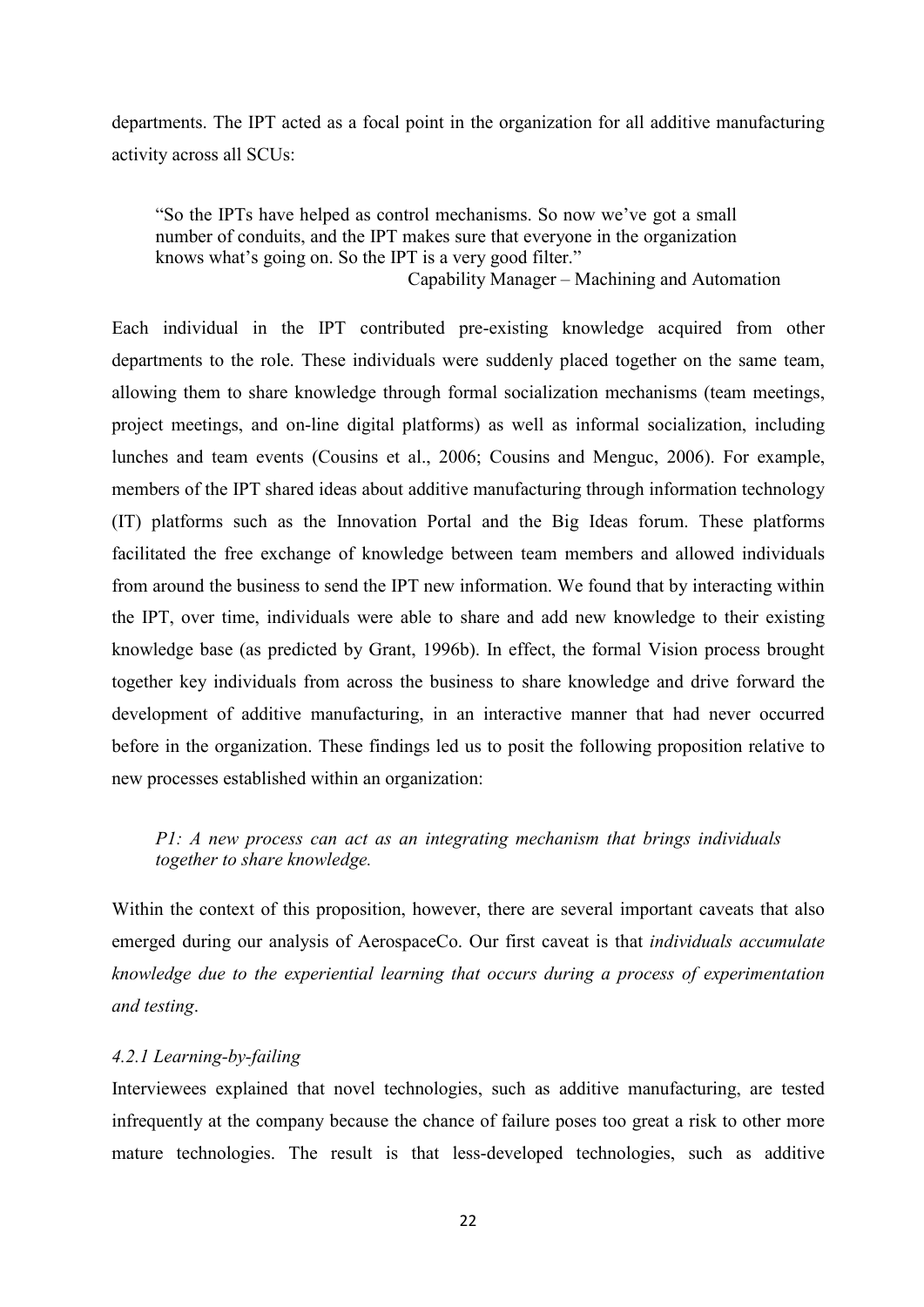manufacturing, stall in the mid-TRL stages (TRL 5-6) because engineers are unable to prove the robustness of the manufacturing process. An individual in the Future Programs department summarized this view as follows:

"For Additive Manufacturing, had we assigned that technology to the first product we thought about, we'd have had it in service probably five years now and a whole lot of experience, and our knowledge of the supply chain would be improved and everybody would want it. So we should be more willing to take a plunge as a company and push these technologies, even though they may have higher cost in the early days."

Chief Manufacturing Engineer – Future Programs

The Technology Champion overcame the issues associated with the experimentation and testing processes at his company by instituting an informal process of learning-by-failing in his team. He described this process as follows:

"We've got to be prepared to fail, we've got to be prepared to fail quicker. And in order to do that, we've got to be prepared to resource and fund the programs without a definitive direct business case benefit that is immediate." Technology Champion – Additive Manufacturing IPT

The technology champion stressed that learning-to-fail does not lead to defeat but allows important learning to occur, thus empowering his team to quickly move on to new opportunities. As posited by Felin et al. (2012) we discovered that the flexibility in the learning-by-failing process acted as an important integration mechanism during the development of additive manufacturing.

In contrast to the stage and gate TRL process at AerospaceCo, the technology champion encouraged a less structured approach to testing, instilling a mantra of learning-by-failing and *ad hoc* problem solving in the IPT. This approach allowed individuals to take risks and experiment with the technology, and, if it failed, quickly move on to the next approach. A process designed to allow failure allows people to quickly learn from their mistakes (Gavetti and Levinthal, 2000; Hoopes and Madsen, 2008). Indeed, the learning-by-failing process allowed the IPT to experiment with a range of additive manufacturing applications before settling on the direct laser deposition method.

A second caveat to Proposition 1 is that individuals *may apply new knowledge acquired from the process back to the process itself*, as part of a cycle of continuous improvement. That is, as individuals learn from their failures, they can incorporate these lessons learned and institutionalize them back to the process. In our case, the data suggest that the structured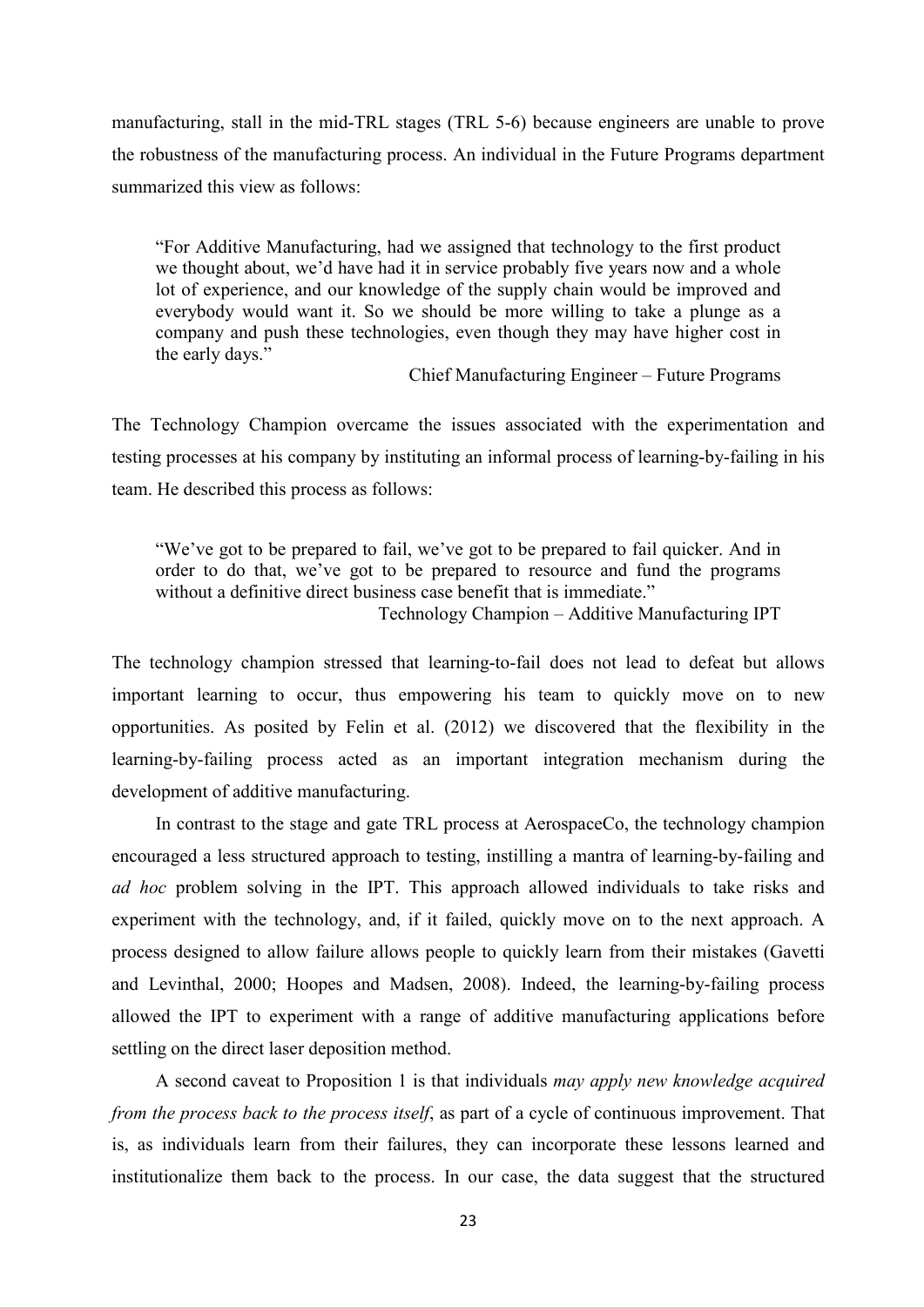strategy formulation processes (the Vision process) is what gave individuals the necessary resources to pursue the development of additive manufacturing on a larger scale. This led to a greater investment of time, money and people (resources) that allowed the process to grow and become enhanced. As noted by Grant (1996a, 1991), resources are the foundation for strategy formulation and act upon individuals, processes and structures. Evidence for this second caveat became apparent when we discovered that the company would not likely have become an expert in Additive Manufacturing without the infusion of new learning acquired through the learning-by-failing process.

This leads us to our third caveat: *Experiential learning acquired from new process interactions leads to an increased tolerance for risk*. Risk-taking by the IPT allowed additional knowledge to be acquired about the technology's supporting supply chain, such as the sourcing of parts for equipment breakdowns and the continuous delivery of raw material powders. The technology champion emphasized that taking greater risks on novel technologies was taboo under the old process, but was critical in the adoption of Additive Manufacturing as it opened up the ability for individuals to quickly acquire knowledge and experience through experimentation and testing. In this manner, the Vision process and learning-by-failing acted as integrating mechanisms at AerospaceCo that brought individuals together to share knowledge. However, to ensure that these interactions became part of the organization's microfoundations, another element was critical: a new organizational structure.

#### *4.3 Individuals Interacting with Structures*

Management scholars argue that authority-based hierarchical structures do not promote horizontal knowledge sharing amongst peers (Nickerson and Zenger, 2004). When authority is exercised in the absence of knowledge, it contaminates rather than accelerates the search for innovative solutions to complex problems (Nickerson and Zenger, 2004). We found this to be the case at AerospaceCo, a highly bureaucratic, authority-based organization that was often slow in decision-making and new technology development. One interviewee captured this sentiment as follows:

"We tend to be a highly bureaucratic organization; it can take up to fourteen weeks to raise a purchase order for example. You can't act like that if you're trying to demonstrate new technology, and if we can be a lot more agile, we can reduce that time."

Chief Engineer – Future Programs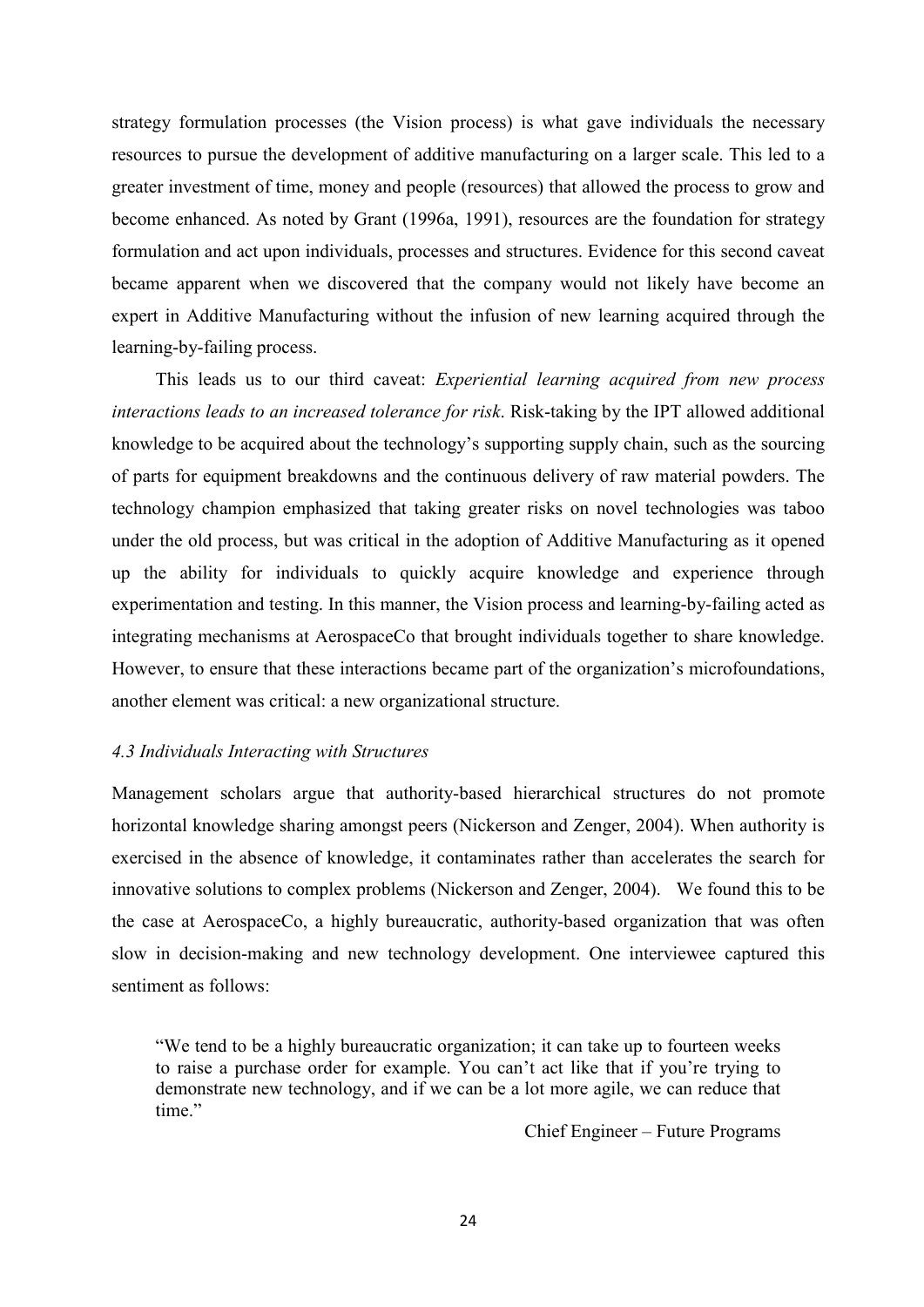Specifically, we found that the Supply Chain Unit structure constrained the development of Additive Manufacturing because this whole system technology can manufacture a wide range of components. One interviewee highlighted how the SCU structure created a disconnect in the new technology development process at AerospaceCo as follows:

"There appears to be a disconnect in the process, from when someone identifies a particular capability within the SCUs, because they are acting almost in silos. So if I was working in turbines and I've come across a particular technology, I'm not that keen to spread it too much around the business because I actually want it for my sector, my SCU and my commodity."

#### Procurement Manager

This quote suggests that whole system technologies, such as additive manufacturing, do not fit neatly within an authority-based structure based on top-down decision making. In 2012, AerospaceCo's senior management team acknowledged that, as a whole system technology, the development of Additive Manufacturing could no longer sit only within the Structures and Transmissions SCU. The Vision process prompted the senior management team to look for alternative organizing structures. At this point, the technology champion argued his case for the creation of a stand-alone Additive Manufacturing Center of Competence (AMCC) based on a consensus-based hierarchical structure:

"Additive Manufacturing's development has been quite fragmented and the objective in additive is now is to create a Center of Competence that enables us to provide focus and develop additive on the key areas that we need to in a more cohesive manner."

#### Technology Champion

The AMCC was established in 2014 and provided the IPT with a dedicated facility for the development of additive manufacturing. Having a dedicated site meant that additive manufacturing would no longer have to wait for testing slots to become available amongst a host of more mature technologies. The AMCC also increased the frequency of interactions among the integrated project team. The team now sat in one location and interacted and shared ideas on a daily basis. A member of the IPT explained a typical day in the AMCC as follows:

"An average day can incorporate so many things, we can work on future technology strategy, we might work with technology developers and designers to further develop additive for our products, or we might meet with customers to discuss how we can commercialize this technology."

Integrated Project Team member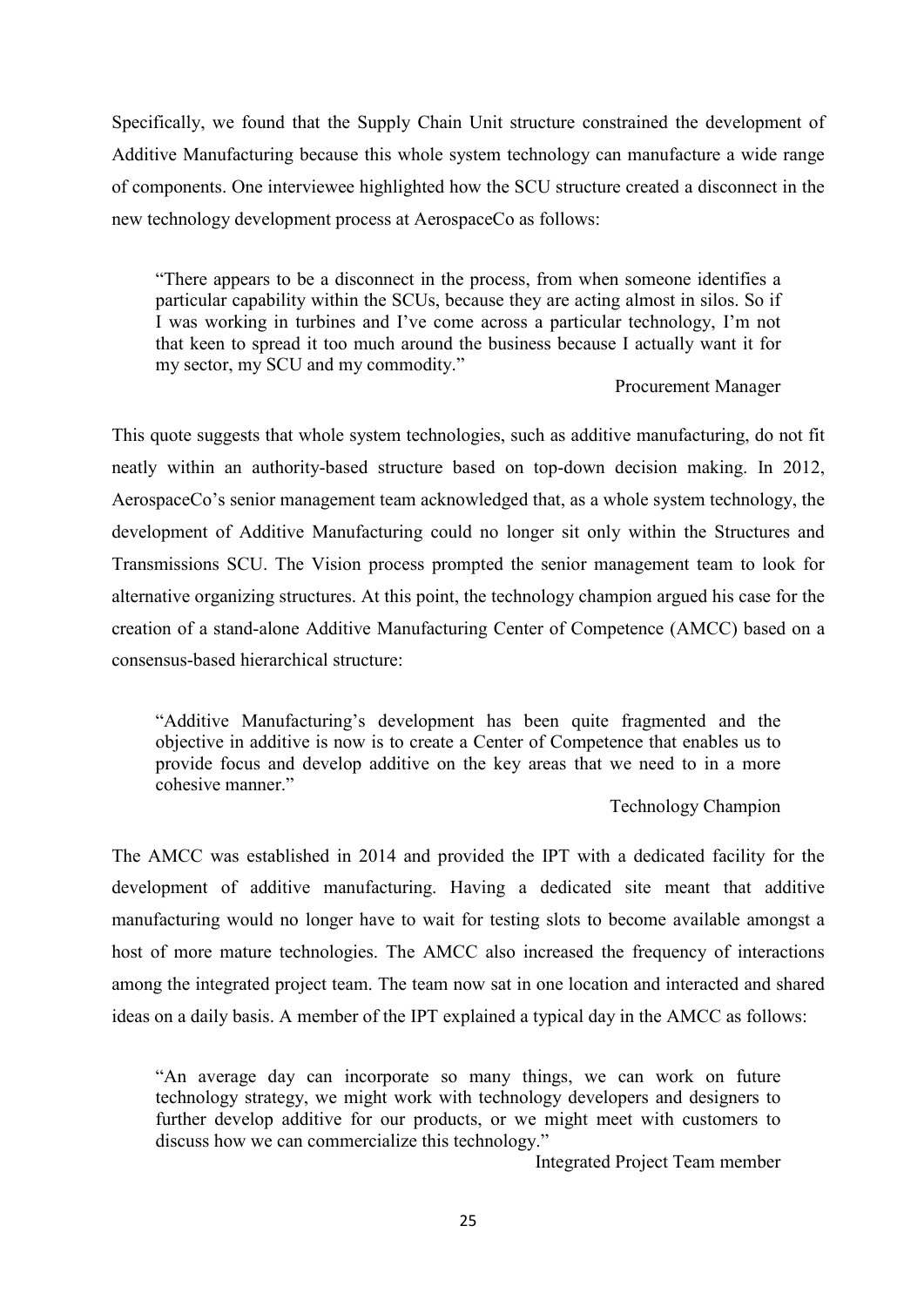This quote demonstrates how individuals from a range of departments were brought together within the AMCC to exchange knowledge on a repetitive basis and, by doing so, they gained hands-on experience with the technology. The AMCC therefore allowed the development of additive manufacturing to break free of the bureaucratic SCU structure that had constrained it in the past. One member of the IPT further clarified how this new structure prompted repetitive interactions between individuals:

"What the Center does is it allows us to bring the designer and the manufacturing engineer together to further prove the process and industrialize the technology so that we can realize production to aviation standards."

Integrated Project Team member

This quote highlights how the new AMCC structure brought individuals together to demonstrate the technology and prove the robustness of the process; allowing the technology to advance through the mid- to late-TRL levels (TRL 5-9). Members of the IPT argued that the AMCC marked a step-change in development precisely because it was a consensus-based hierarchy. By being unencumbered by the authority-based structure of AerospaceCo, the activities of the IPT were no longer constrained by the company's bureaucratic processes or risk-averse culture. Knowledge sharing within the consensus-based hierarchy of the AMCC was encouraged by low-powered incentives tied to advancing Additive Manufacturing through the TRL process and achieving project-level and strategic-level milestones, as explained by the Technology Champion:

"So there are TRL milestones, there are high-level Research and Technology milestones. As [Additive Manufacturing] is a top 11 technology, I have a major board-level milestone, which the team is going to hit.

Technology Champion

Low-powered incentives were tied to the ability of individuals within the IPT to mature Additive Manufacturing through the TRL stage-and-gate process, with the overall completion of project milestones monitored at board-level. Such low-powered incentives encouraged knowledge generation as members of the IPT shared ideas to address the problem of how to fully-develop Additive Manufacturing to the point where it was production-ready. Here we find support for our second proposition (P2), that knowledge is shared among individuals at the point where processes (new technology development) interact with structures (consensus-based hierarchies):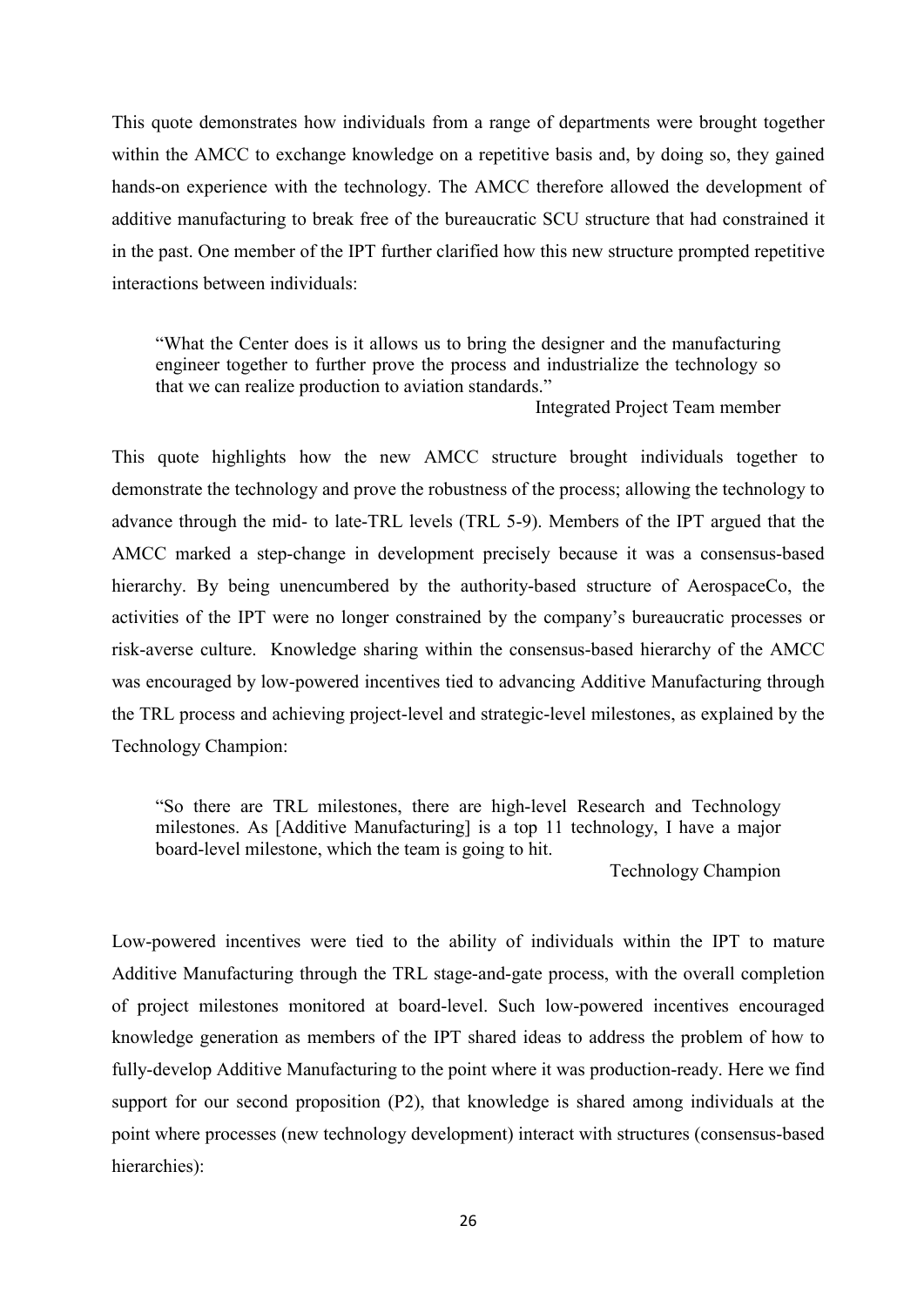#### *P2 Individuals share knowledge when they interact at the intersection of structures and processes.*

Organizational structures and processes can constrain the creativity of individuals, resulting in potential capabilities not being realized. Some authors argue that it is often serendipity that results in capabilities coming to the fore (Denrell et al., 2003). While this may be the case in some situations, we found that it was an individual collective that formed a consensus-based structure, which in turn over-rode the authority-based bureaucracy of AerospaceCo. In a sense, the consensus-based structure and learning-by-failing process evolved (Hodgson, 2012; Winter, 2013) to find a way to build the capability from the micro to the macro level. Therefore, whilst microfoundations recognize the importance of the individual, it is the ways in which individuals (and collectives) interact, including their various behavioral aspects (e.g. culture, leadership style, etc.), with the structures and processes of the firm that ultimately enabled the formation and development of operational capabilities in this case.

Proposition 2 provides insights into where knowledge exchange between individuals is likely to occur. The third proposition to emerge from our research concerns how the interaction between individuals at the intersection of structures and processes leads to the emergence of operating routines: this is described next.

#### *4.4 The Microfoundations of Operating Routines and Operational Capabilities*

Our findings suggest that while rigid processes such as the TRL process helped to integrate individuals into cross-functional teams, these processes did not necessarily promote interaction. It was not until the consensus-based structure of the AMCC was established that the individuals were able to dedicate their time to carrying out processes such as experimentation and testing. Moreover, having low-powered incentives tied to maturing Additive Manufacturing through the TRL process brought individuals together to solve well-defined problems and create knowledge. Within the AMCC, the technology champion's mantra of learning-to-fail was closely adhered to by the IPT members; over time, an operating routine emerged where members would fail and quickly move to the next iteration of technology. Here we see how the interaction between the learning-to-fail process and the AMCC consensusbased structure created a space where individuals could repetitively interact, and through this interaction operating routines emerged. In a sense, individuals gained a new power through the interaction of technological change and a new social structure emerged driven by the consensus-based structure and re-organized process (Holweg and Pil, 2008).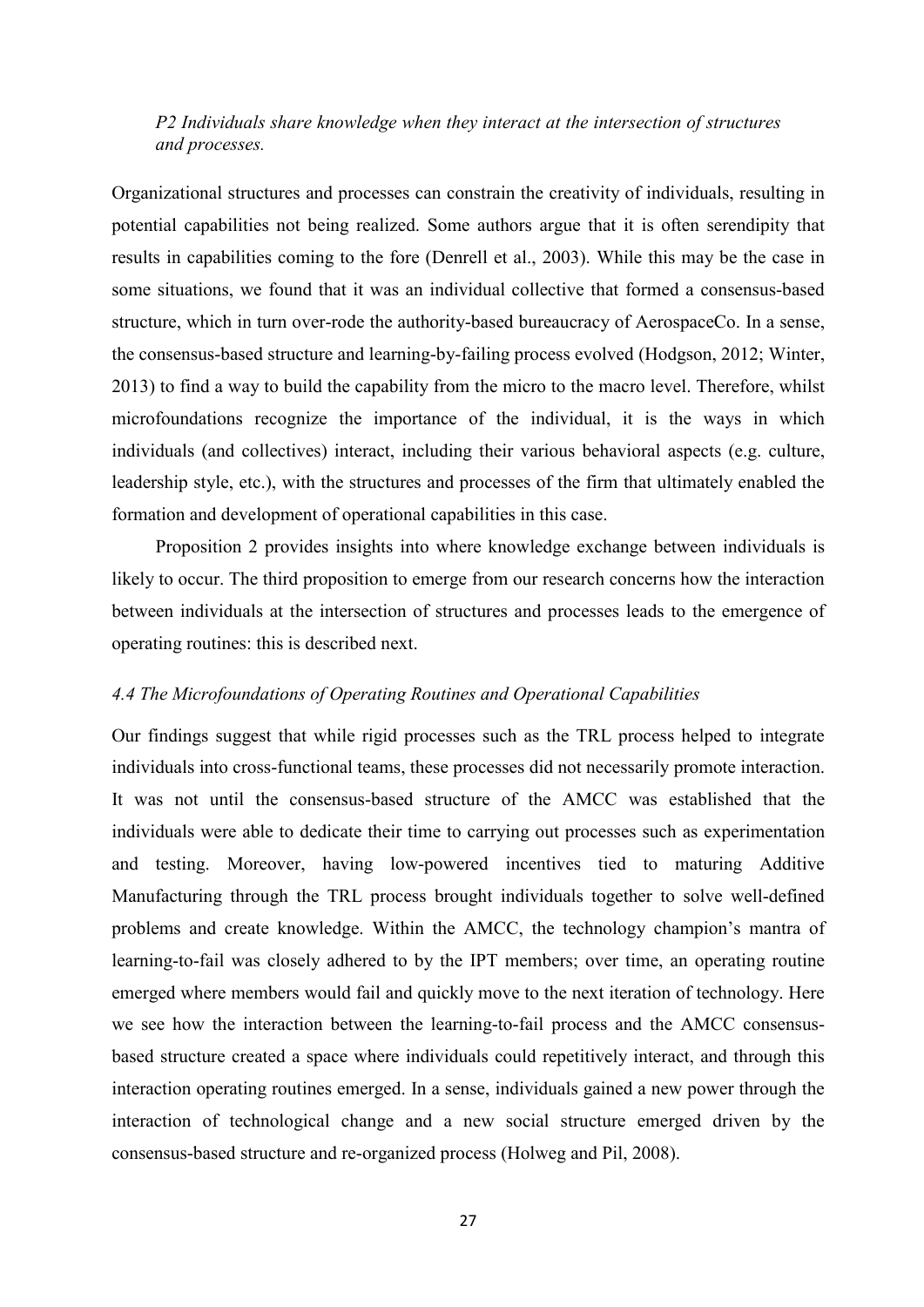In addition, the findings highlighted that because BigCo had pulled ahead in the race to develop Additive Manufacturing, AerospaceCo was under competitive pressure to quickly move development efforts forward. To do so, IPT members often reverted to flexible *ad hoc* problem solving processes to fix issues on the job as they arose. Often, this problem solving occurred outside of the TRL process. Over time, these *ad hoc* problem solving processes became embedded in the team's way of working and were routinized within additive manufacturing's development program. Importantly, the AMCC gave the IPT the freedom to work in such a manner, outside of the rigid TRL process. The process and structural interaction that occurred with the AMCC allowed individuals to operate within a set of guidelines that provided some flexibility and creativity to the outputs of the interactions that took place.

These findings lend support to Zollo and Winter's (2002) claim that experience accumulation and deliberate learning lead to the emergence of operating routines. Operating routines are static and allow for knowledge to be easily transferred between individuals without significant knowledge loss (Grant, 1996b; Peng et al., 2008; Zollo and Winter, 2002). Figure 4 advances an empirical framework of the interaction between individuals that occurs at the nexus of structures and routines.



Figure 4: Emerging Propositions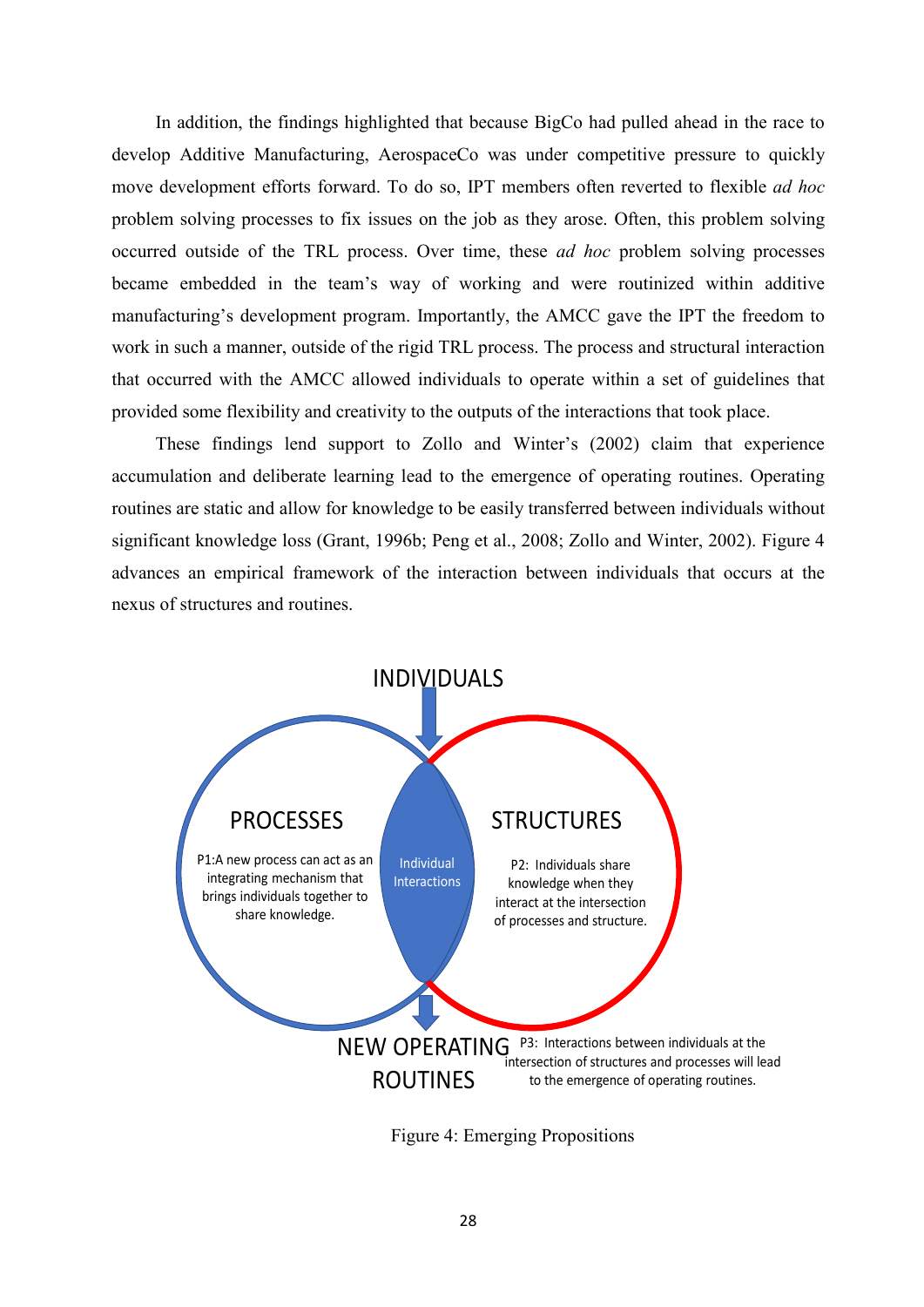Once processes such as learning-by-failing and *ad hoc* problem solving became routinized within the AMCC, the development of additive manufacturing advanced quickly, moving through the mid to late development stages (TRL 5-9). This leads us to our third proposition:

#### *P3: Interactions between individuals at the intersection of structures and processes will lead to the emergence of operating routines*

Proposition 3 is kept deliberately broad, in that it suggests operating routines are likely to emerge from the interaction between individuals, processes and structures regardless of the new technology being developed. We go on to suggest that the type of technology being developed, be it a discrete or whole system technology, will influence the configuration of processes (flexible/rigid) and structures (authority and consensus-based) that bring individuals together to interact and share knowledge.

We have seen how whole system technologies do not fit neatly within the existing authority-based structure of AerospaceCo. Our findings suggest that novel whole-system technologies, such as additive manufacturing, require flexible processes (*ad hoc* problem solving and learning-by-failing) as well as consensus-based structures, such as the AMCC. Examples of other such whole system technologies currently being adopted by organizations include the Internet of Things (distributed computing), Artificial Intelligence for the coordination of supply chains, and machine sensing technologies. Importantly, we stress that when establishing new consensus-based structures for emerging technologies, companies should ensure Centers of Competence sit outside the authority-based structure of the firm. We propose the following:

*P4: The development of whole-system technologies is better suited to consensusbased structures and flexible processes as they increase the frequency of interactions between individuals from across the firm*

Collectively, these propositions support the idea that interactions between individuals, processes and structures leads to the emergence of operating routines. Consensus-based structures that are unencumbered by authority-based hierarchies permit the emergence of new *ad hoc* problem solving and learning-by-failing processes, which over time become routinized as flexible operating routines. When combined and put into practice, these operating routines allowed the case company to build an operational capability in Additive Manufacturing. This finding lends support to Peng et al. (2008) who argued that it is the synergistic interplay between operating routines that leads to the development of an operational capability.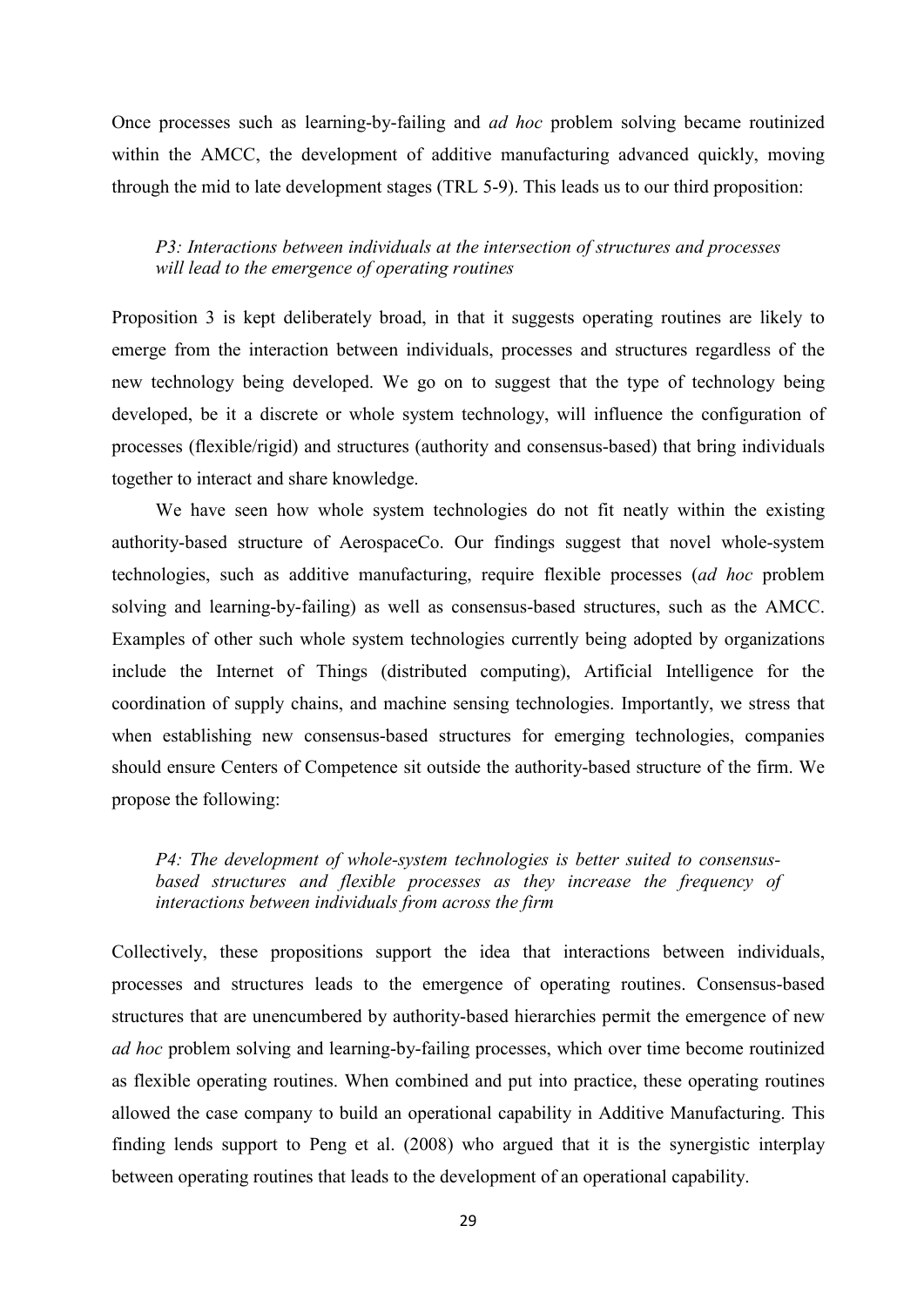Several examples from the case suggest how powerful this operational capability has proven to be. AerospaceCo has started to realize significant performance improvements from its investment in Additive Manufacturing capabilities. Specifically, Additive Manufacturing has given designers the capability to print novel forms, allowing them to design components based on functionality instead of the traditional limitations of casting and forging manufacturing methods (2018 AerospaceCo annual report). Additive Manufacturing is improving production lead times at the company, as many components are no longer sourced from overseas suppliers, but are made on-site. In addition, Additive Manufacturing is improving the quality and cost of the final product by reducing raw material inputs and cutting redundant steps in the manufacturing process (Additive Manufacturing strategy document). The technology is expected to generate 85% less raw material waste and reduce lead times through one-piece manufacturing; also, parts will be lighter, which offers substantial fuel consumption savings (2018 AerospaceCo annual report).

#### **5. Discussion and Contribution**

#### *5.1 Theoretical Contribution*

OM scholars have explained how operating routines can be bundled together and deployed as operational capabilities (Adler et al., 1999; Peng et al., 2008; Swink et al., 2007). However, there has been little exploration at the microfoundational level to explain what factors lead to the emergence of operating routines and operational capabilities. Our paper contributes to Knowledge-Based theory by answering the call of strategy scholars to open up the black box that comprises the microfoundations of routines and capabilities (Abell et al., 2008; Barney and Felin, 2013; Felin et al., 2012). We have offered an empirically informed framework (see Figure 4) that establishes the basis for exploration of process and structural interactions in the emergence of new operating routines and operational capabilities. The literature (c.f. Barney and Felin, 2013) on microfoundations suggests that capabilities can remain dormant if individuals are constrained by structures and processes (including behavioral aspects such as culture). However, we found that individual collectives, when highly motivated, were able to 'evolve' beyond authority-based structures and increase their opportunities for knowledge exchange interactions. We found that individuals within the IPT were motivated by lowpowered incentives that encouraged problem solving and knowledge co-creation to advance Additive Manufacturing through the stage-and-gate TRL process. The increased interactions that occurred within the consensus-based AMCC structure, combined with the flexible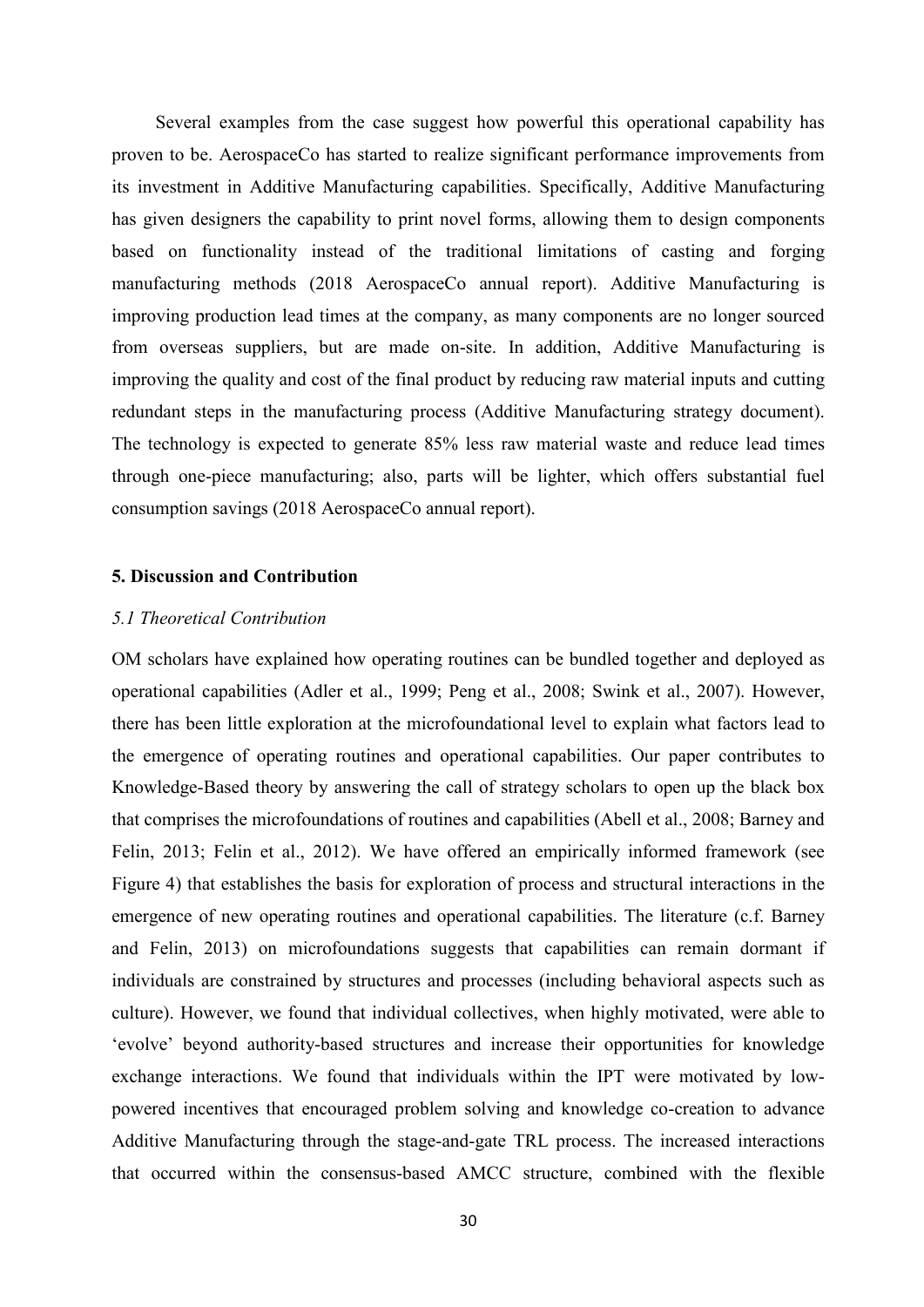learning-by-failing process, allowed knowledge to aggregate from the microfoundational level to form macro-level routines and capabilities.

Our theoretical contribution is novel because it is the first to present a granular depiction of how different types of technologies (discrete/whole-system) require different combinations of rigid/flexible processes and authority-based/consensus-based hierarchical structures to encourage individuals to interact and share knowledge. These findings provide a counterpoint to the traditional OM literature that characterizes new product development as a 'process' that requires well-connected buyers and suppliers, and cross-functional teams to drive down costs and enhance final product performance (Petersen et al., 2005; Ragatz et al., 1997). These studies assume that processes, in isolation, bring individuals together, but ignore the fact that structures can act as a countervailing force that keeps individuals apart. A case in point is how the authority-based structure of AerospaceCo actually inhibited the development of Additive Manufacturing. Financial and human resources were focused on the Structures and Transmissions SCU, and individuals from other SCUs felt ignored and started their own R&D efforts, leading to disjointed development efforts across the business.

#### *5.2 Managerial Contribution*

Our framework (see Figure 4) provides managers with a roadmap on how to implement the appropriate structures and processes when pursuing an operational capability in digital manufacturing. Our results suggest that an authority-based hierarchical structure is well-suited to the development of discrete technologies that will be used in one area of the final product. However, to exploit the capability of additive technology to manufacture a range of components across different product platforms, managers should establish a consensus-based hierarchical structure that sits outside of the authority-based structures of the firm. Sufficient resources will need to be dedicated to such development efforts (financial, time, equipment and human resources) including a technology champion to coordinate development efforts and an integrated project team with a broad range of knowledge and experience. Establishing a Center of Competence offers Operations Managers the potential to dramatically reduce development lead times by allowing teams to operate unencumbered by authority-based constraints and riskaverse company cultures. Low-powered incentives can be used to encourage interactions amongst individuals, stimulating the co-creation of knowledge during the problem-solving process.

Our research also supports the idea that additive manufacturing is not simply a 'flash in the pan', but when combined with the powerful digital technologies emerging today, can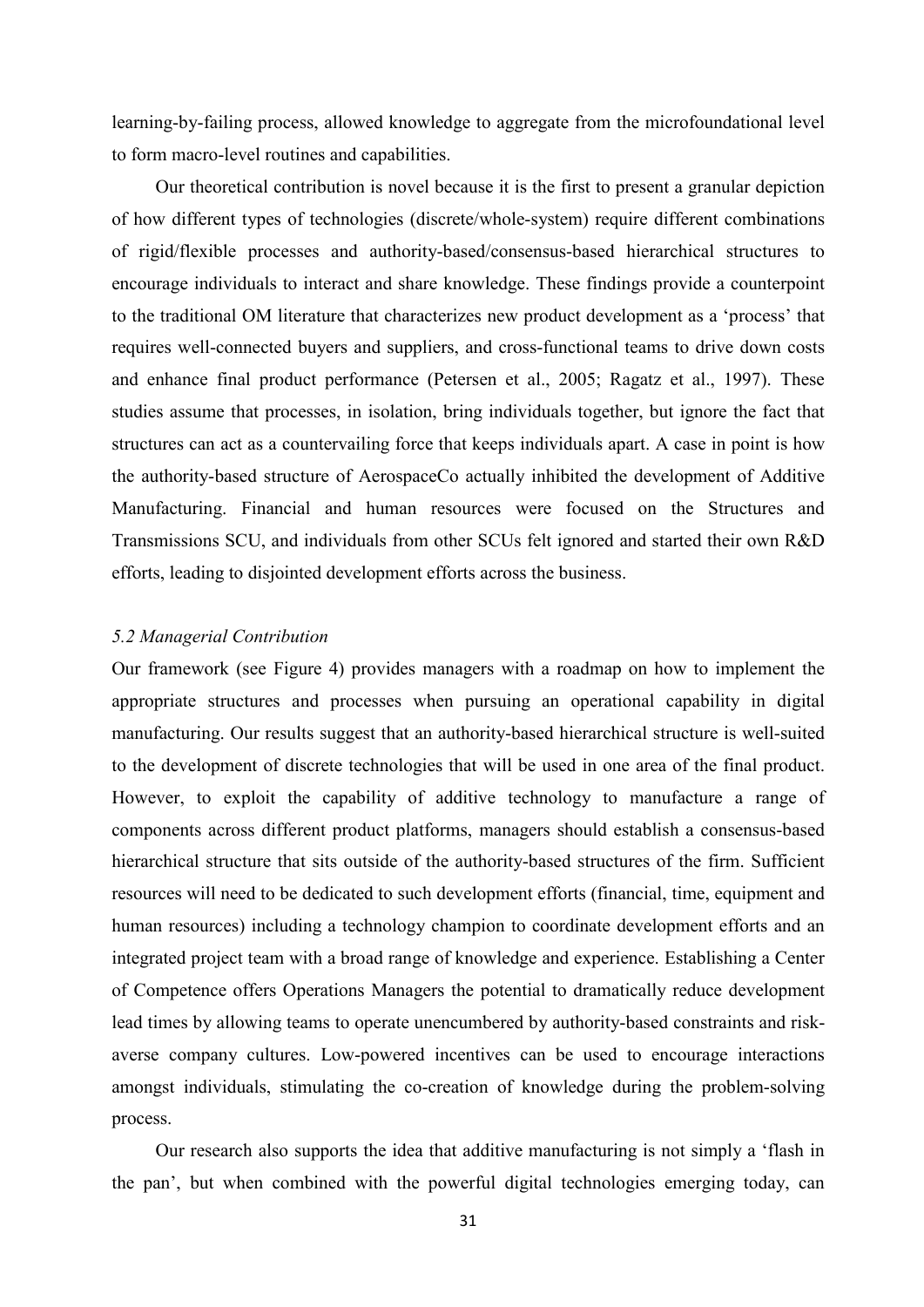become a powerful competitive advantage. In our case, additive manufacturing allowed AerospaceCo to cut waste in the production process by 85%. At the same time, Additive Manufacturing dramatically reduced production lead times from one product every 2-3 weeks in the past, to 7 final products per week today (AerospaceCo company website, 2018). These findings illustrate that matching the type of technology, be it discrete or whole-system, to the appropriate type of processes and structures allows Operations Managers to compete on multiple performance objectives simultaneously. The findings also support the idea that technology must be combined with the appropriate organizational structures that allow people the freedom to experiment and learn how to exploit such technologies.

#### *5.3 Limitations and Future Research Directions*

This study used a case design and a theory building approach to explore the microfoundational interactions that lead to the emergence of operating routines and operational capabilities. Because a single case design was used, we do not claim that the findings are generalizable to wider populations (statistical generalization). Future studies are needed to generalize and validate the propositions within our framework (Figure 4), by collecting data from a wider sample of firms, either using a multiple case design or survey method. Such studies could lead to further refinement of our propositions to identify whether different types of underpinning technologies require different configurations of structures and processes, and whether these configurations change by industry and/or country.

Further, this paper was limited to an examination of the role of microfoundations in the emergence of operating routines and operational capabilities. Further research is needed to determine the microfoundations of search routines and dynamic capabilities (Peng et al., 2008; Zollo and Winter, 2002). Search routines seek to bring about desirable changes in an existing set of operating routines for the purpose of enhancing profit in the future (*ibid*). As search routines modify operating routines, they often facilitate dramatic shifts in an operation and are therefore said to support dynamic capabilities (Zollo and Winter, 2002). Because search routines modify operating routines (Zollo and Winter, 2002), we expect that the microfoundations of search routines will stem from individuals interacting with flexible processes and non-bureaucratic organizational structures. This is an important component of operations strategy, namely the identification of how flexible processes and structures integrate the knowledge of individuals to allow an operation to compete in dynamic environments. We believe this is fertile ground for future research on the important topic of microfoundations.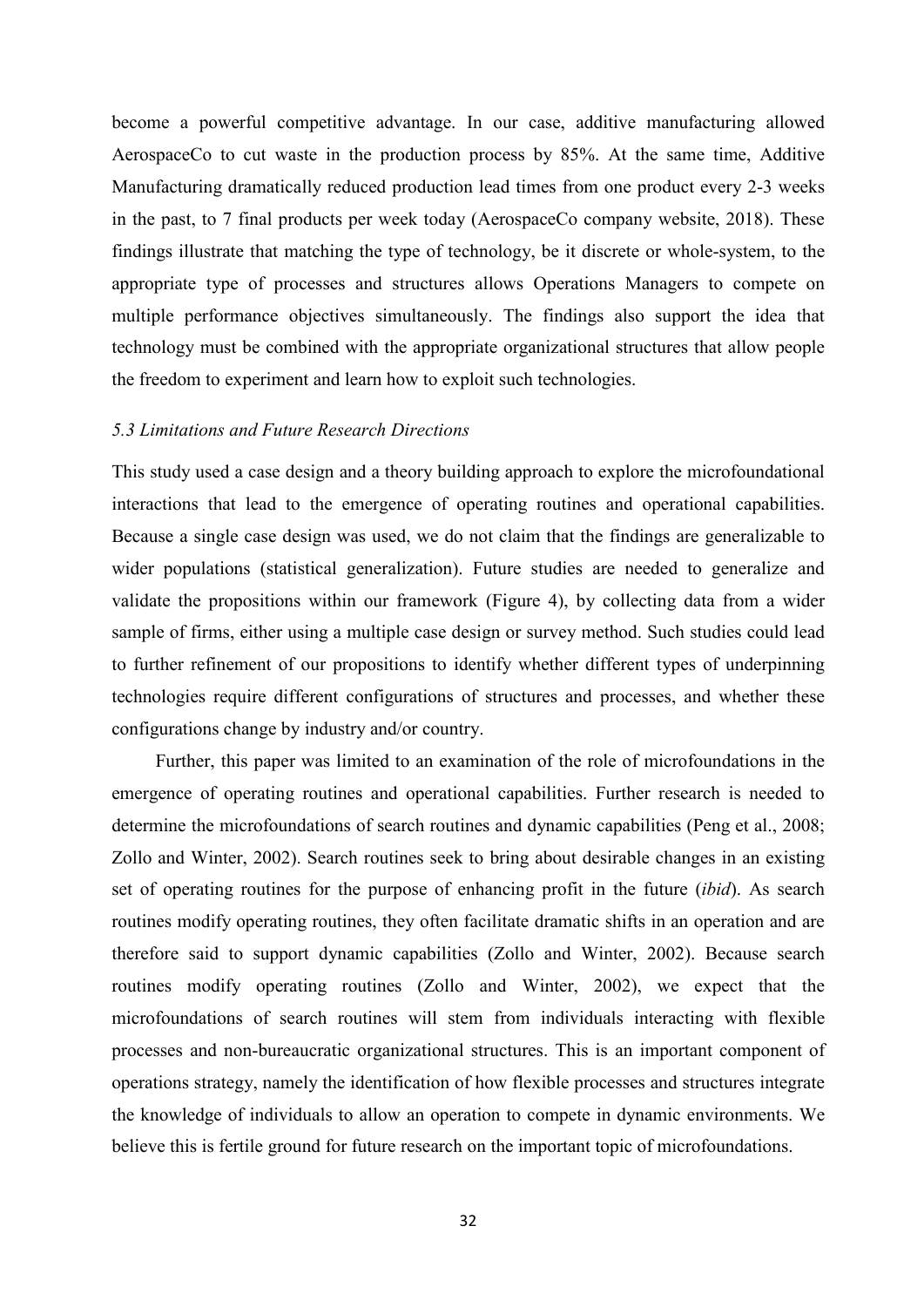#### *5.4 Conclusions*

Our findings support the assertion of OM scholars (Ferdows and De Meyer, 1990; Flynn et al., 1999; Flynn and Flynn, 2004) that operational capabilities are not mere trade-offs between performance objectives (costs/flexibility, speed/dependability). Instead, we suggest that consensus-based hierarchical structures, such as Centers of Competence, create a new operational capability – the flexibility to learn by trial-and-error and a platform for knowledge exchange that can drive down costs. The research suggests that companies developing 'discrete technologies' (which focus on a single component or sub-assembly of a final product) can use rigid processes and authority-based structures to deploy them. However, such rigid processes can actually constrain the development of whole system technologies by not allowing individuals to interact and learn through failure. We suggest that whole-system technologies require new consensus-based structures (i.e. Centers of Competence) and flexible processes (i.e. *ad hoc* problem solving and learning-by-failing) to increase the frequency of interactions between individuals. These findings can be applied to a broader range of industrial settings and organizations, but provide a new foundation for research exploration on the role of microfoundational interactions in operations management.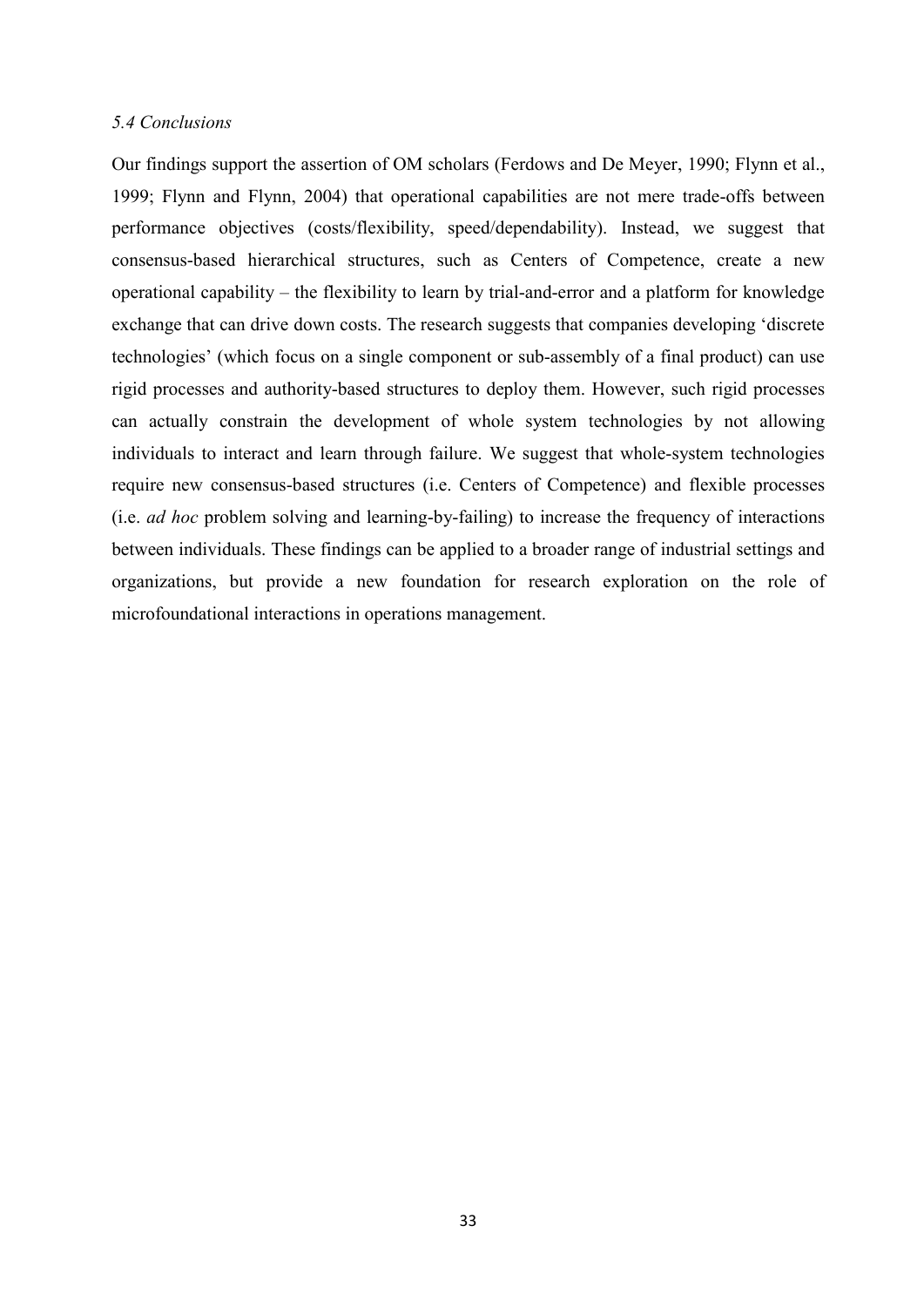#### **References**

- Abell, P., Felin, T., Foss, N., 2008. Building Micro-Foundations for the Routines, Capabilities, and Performance Links. Managerial and Decision Economics 29, 489–502.
- Adler, P.S., Goldoftas, B., Levine, D.I., 1999. Flexibility versus Efficiency? A Case Study of Model Changeovers in the Toyota Production System. Organization Science 10, 43–68.
- Anand, G., Gray, J., Siemsen, E., 2012. Decay, Shock, and Renewal: Operational Routines and Process Entropy in the Pharmaceutical Industry. Organization Science 23, 1700–1716.

Armstrong, D., Gosling, A., Weinman, J., Marteau, T., 1997. The Place of Inter-Rater Reliability in Qualitative Research: An Empirical Study. Sociology 31, 597–606. https://doi.org/10.1177/0038038597031003015

Arrow, K.J., 1974. The Limits of Organization. W. W. Norton & Company.

Atkinson, P., Hammersley, M., 1994. Ethnography and participant observation, in: Denzin, N.K., Lincoln, Y.S. (Eds.), Handbook of Qualitative Research. SAGE Publications, Thousand Oaks, California, pp. 248–261.

Barney, J., 1986. Strategic Factor Markets: Expectations, Luck, and Business Strategy. Management Science 22, 1231–1241.

Barney, J.B., Felin, T., 2013. What are Microfoundations? Academy of Management Perspectives 27, 138–155.

- Berman, B., 2012. 3-D printing: The new industrial revolution. Business Horizons 55, 155–162. https://doi.org/10.1016/j.bushor.2011.11.003
- Braun, V., Clarke, V., 2006. Using thematic analysis in psychology. Qualitative Research in Psychology 3, 77–101.
- Chwe, M.S.-Y., 2013. Rational Ritual: Culture, Coordination, and Common Knowledge. Princeton University Press.
- Clark, K.B., Fujimoto, T., 1991. Product Development Performance: Strategy, Organization, and Management in the World Auto Industry. Harvard Business Press.
- Corley, K.G., Gioia, D.A., 2011. Building theory about theory building: what constitutes a theoretical contribution. The Academy of Management Review 36, 12–32.
- Cousins, P.D., Handfield, R.B., Lawson, B., Petersen, K.J., 2006. Creating supply chain relational capital: The impact of formal and informal socialization processes. Journal of Operations Management 24, 851–863. https://doi.org/10.1016/j.jom.2005.08.007
- Cousins, P.D., Menguc, B., 2006. The implications of socialization and integration in supply chain management. Journal of Operations Management 24, 604–620. https://doi.org/10.1016/j.jom.2005.09.001
- D'Aveni, R., 2015. The 3-D revolution. Harvard Business Review May.
- Denrell, J., Fang, C., Winter, S.G., 2003. The economics of strategic opportunity. Strategic Management Journal 24, 977–990. https://doi.org/10.1002/smj.341
- Dyer, W.G., Wilkins, A.L., 1991. Better Stories, Not Better Constructs, to Generate Better Theory: A Rejoinder to Eisenhardt. The Academy of Management Review 16, 613–619.
- Eisenhardt, K.M., 1989. Building theories from case study research. Academy of Management Review 14, 532–550.
- Eisenhardt, K.M., Furr, N.R., Bingham, C.B., 2010. Microfoundations of Performance: Balancing Efficiency and Flexibility in Dynamic Environments. Organization Science 21, 1263–1273.
- Eisenhardt, K.M., Graebner, M.E., 2007. Theory building from cases- opportunities and challenges. Academy of Management Journal 50, 25–32.
- Felin, T., Foss, N.J., Heimeriks, K.H., Madsen, T.L., 2012. Microfoundations of Routines and Capabilities: Individuals, Processes, and Structure. Journal of Management Studies 49, 1351–1374. https://doi.org/10.1111/j.1467-6486.2012.01052.x
- Felin, T., Hesterly, W.S., 2007. The Knowledge Based View, Nested Heterogeneity, and New Value Creation: Philosophical Considerations on the Locus of Knowledge. Academy of Management Review 32, 195–218.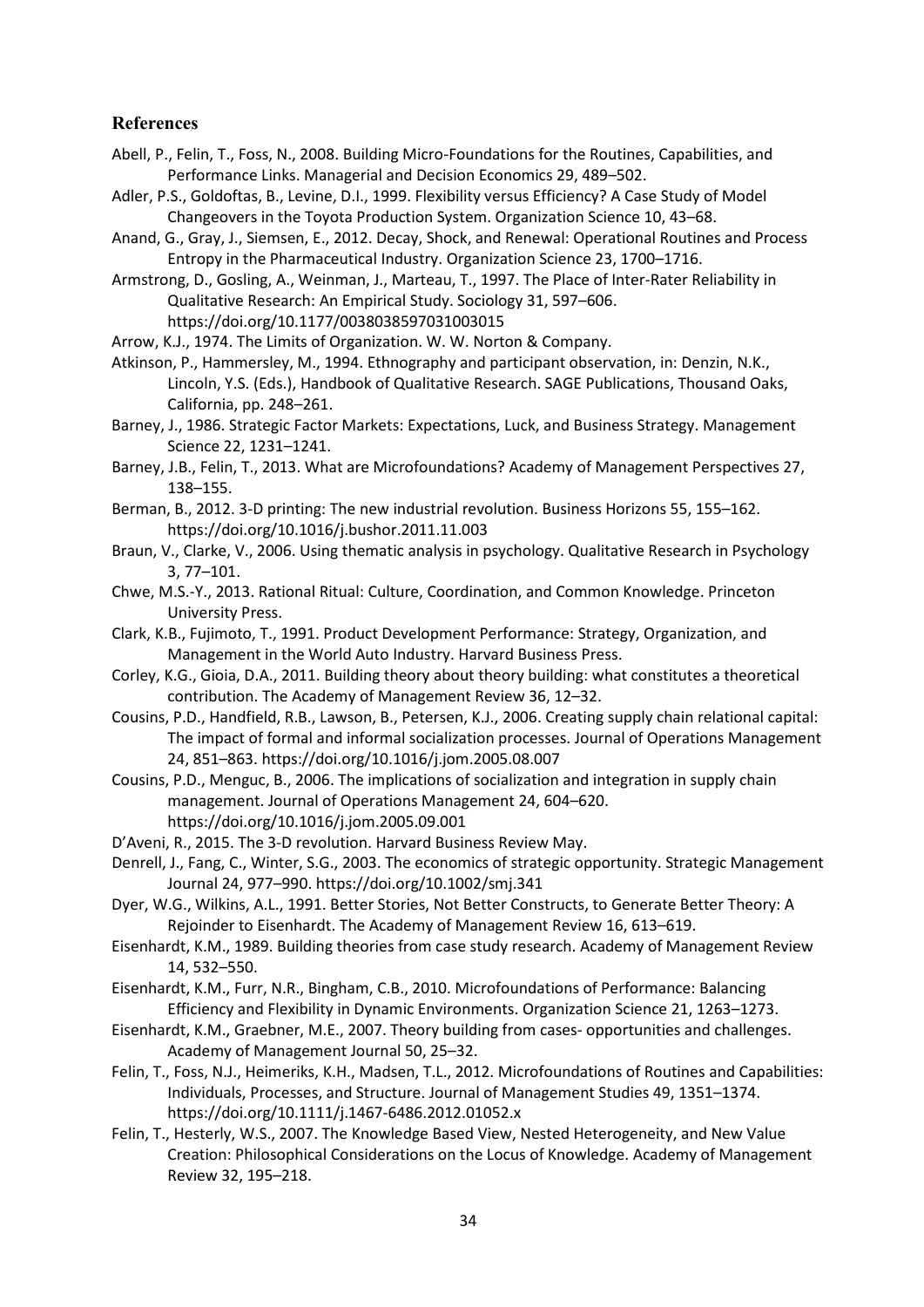- Felin, T., Zenger, T.R., 2014. Closed or open innovation? Problem solving and the governance choice. Research Policy 43, 914–925. https://doi.org/10.1016/j.respol.2013.09.006
- Ferdows, K., De Meyer, A., 1990. Lasting improvements in manufacturing performance: In search of a new theory. Journal of Operations Management 9, 168–184. https://doi.org/10.1016/0272- 6963(90)90094-T
- Flynn, B.B., Flynn, E.J., 2004. An exploratory study of the nature of cumulative capabilities. Journal of Operations Management 22, 439–457. https://doi.org/10.1016/j.jom.2004.03.002
- Flynn, B.B., Schroeder, R.G., Flynn, E.J., 1999. World class manufacturing: an investigation of Hayes and Wheelwright's foundation. Journal of Operations Management 17, 249–269. https://doi.org/10.1016/S0272-6963(98)00050-3
- Forbes, 2018. Challenges Associated with Additive Manufacturing [WWW Document]. URL https://www.forbes.com/sites/forbestechcouncil/2018/03/28/challenges-associated-withadditive-manufacturing/#3ce54fb06db0 (accessed 11.1.18).
- Ford, S., Despeisse, M., 2016. Additive manufacturing and sustainability: an exploratory study of the advantages and challenges. Journal of Cleaner Production 137, 1573–1587. https://doi.org/10.1016/j.jclepro.2016.04.150
- Foss, N.J., 2003. Selective Intervention and Internal Hybrids: Interpreting and Learning from the Rise and Decline of the Oticon Spaghetti Organization. Organization Science 14, 331–349.
- Galletta, A., 2013. Mastering the Semi-Structured Interview and Beyond: From Research Design to Analysis and Publication. NYU Press.
- Gavetti, G., Levinthal, D., 2000. Looking Forward and Looking Backward: Cognitive and Experiential Search. Administrative Science Quarterly 45, 113–137. https://doi.org/10.2307/2666981
- Gioia, D.A., Corley, K.G., Hamilton, A.L., 2012. Seeking Qualitative Rigor in Inductive Research: Notes on the Gioia Methodology. Organizational Research Methods 16, 15–31. https://doi.org/10.1177/1094428112452151
- Grant, R.M., 1996a. Prospering in Dynamically-Competitive Environments: Organizational Capability as Knowledge Integration. Organization Science 7, 375–387. https://doi.org/10.2307/2635098
- Grant, R.M., 1996b. Toward a knowledge-based theory of the firm. Strategic Management Journal 17, 109–122. https://doi.org/10.1002/smj.4250171110
- Grant, R.M., 1991. The Resource-Based Theory of Competitive Advantage: Implications for Strategy Formulation. California Management Review 33, 114–135.
- Greve, H.R., 2013. Microfoundations of management: behavioral strategies and levels of rationality in organizational action. Academy of Management Perspectives 27, 103–119.
- Handfield, R.B., Cousins, P.D., Lawson, B., Petersen, K.J., 2015. How Can Supply Management Really Improve Performance? A Knowledge-Based Model of Alignment Capabilities. Journal of Supply Chain Management 51, 3–17. https://doi.org/10.1111/jscm.12066
- Harper, D.A., Lewis, P., 2012. New perspectives on emergence in economics. Journal of Economic Behavior & Organization 82, 329–337. https://doi.org/10.1016/j.jebo.2012.02.004
- Helfat, C.E., Winter, S.G., 2011. Untangling Dynamic and Operational Capabilities: Strategy for the (N)ever-Changing World. Strategic Management Journal 32, 1243–1250. https://doi.org/10.1002/smj.955
- Henderson, R.M., Clark, K.B., 1990. Architectural Innovation: The Reconfiguration of Existing Product Technologies and the Failure of Established Firms. Administrative Science Quarterly 35, 9–30.
- Hodgson, G.M., 2012. The Mirage of Microfoundations. Journal of Management Studies 49, 1389– 1394. https://doi.org/10.1111/j.1467-6486.2012.01079.x
- Holmström, J., Holweg, M., Khajavi, S.H., Partanen, J., 2016. The direct digital manufacturing (r)evolution: definition of a research agenda. Operations Management Research 9, 1–10. https://doi.org/10.1007/s12063-016-0106-z
- Holmström, J., Liotta, G., Chaudhuri, A., 2017. Sustainability outcomes through direct digital manufacturing-based operational practices: A design theory approach. Journal of Cleaner Production 167, 951–961. https://doi.org/10.1016/j.jclepro.2017.03.092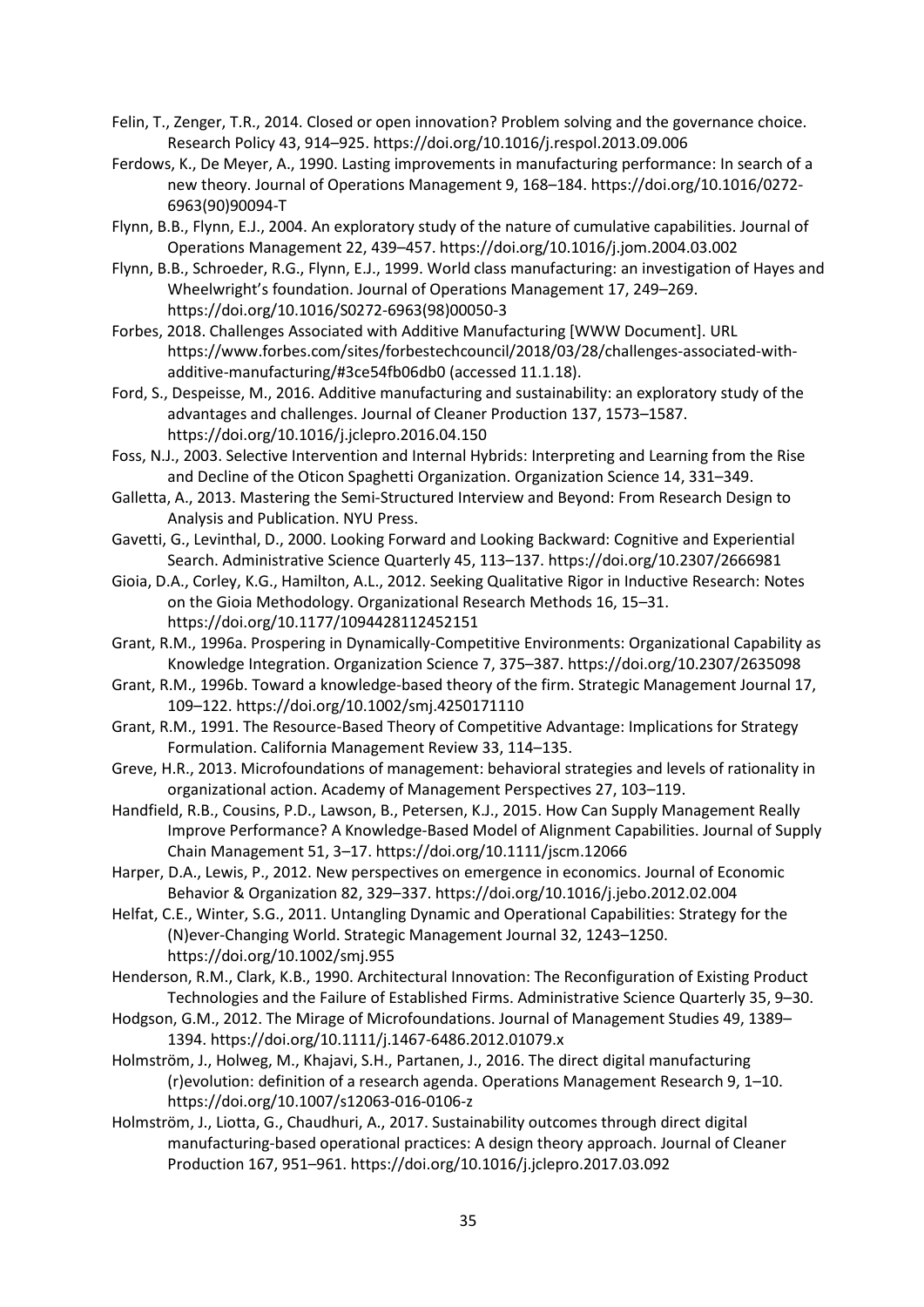Holweg, M., Pil, F.K., 2008. Theoretical perspectives on the coordination of supply chains. Journal of Operations Management 26, 389–406. https://doi.org/10.1016/j.jom.2007.08.003

- Hoopes, D.G., Madsen, T.L., 2008. A capability-based view of competitive heterogeneity David G. Hoopes Tammy L. Madsen Industrial and Corporate Change, Volume 17, Issue 3, 1 June 2008, Pages 393–426, https://doi-org.ezproxy.sussex.ac.uk/10.1093/icc/dtn008 Published: 25 April 2008. Industrial and Corporate Change 17, 393–426.
- Hoopes, D.G., Postrel, S., 1999. Shared Knowledge, "Glitches," and Product Development Performance. Strategic Management Journal 20, 837–865.

Jin, Y., Curran, R., Burke, R., Welch, B., 2012. An integration methodology for automated recurring cost prediction using digital manufacturing technology. International Journal of Computer Integrated Manufacturing 25, 326–339. https://doi.org/10.1080/0951192X.2011.579171

Ketokivi, M., Choi, T., 2014. Renaissance of case research as a scientific method. Journal of Operations Management 32, 232–240.

Ketokivi, M., Schroeder, R., 2004. Manufacturing practices, strategic fit and performance: A routinebased view. International Journal of Operations & Production Management 24, 171–191.

Kogut, B., Zander, U., 1996. What Firms Do? Coordination, Identity, and Learning. Organization Science 7, 502–518.

Kozlowski, S.W.J., Chao, G.T., 2012. The Dynamics of Emergence: Cognition and Cohesion in Work Teams. Managerial and Decision Economics 33, 335–354. https://doi.org/10.1002/mde.2552

- Lee, T.W., 1999. Using Qualitative Methods in Organizational Research. SAGE Publications.
- McKinsey & Co., 2017. Developing the future of manufacturing [WWW Document]. Digital Capability Center. URL https://capability-center.mckinsey.com/files/mccn/2017- 05/DCC Chicago Brochure.pdf (accessed 11.7.18).

Merton, R.K., Merton, R.C., 1968. Social Theory and Social Structure. Simon and Schuster.

- Morse, J.M., 1997. "Perfectly Healthy, but Dead": The Myth of Inter-Rater Reliability. Qual Health Res 7, 445–447. https://doi.org/10.1177/104973239700700401
- Nelson, R.R., Winter, S.G., 1982. An evolutionary theory of economic change. Harvard University Press, Cambridge, Mass.

Nickerson, J.A., Zenger, T.R., 2004. A Knowledge-Based Theory of the Firm—The Problem-Solving Perspective. Organization Science 15, 617–632. https://doi.org/10.1287/orsc.1040.0093

- Nonaka, I., 1994. A Dynamic Theory of Organizational Knowledge Creation. Organization Science 5, 14–37.
- Peng, D.X., Schroeder, R.G., Shah, R., 2008. Linking routines to operations capabilities: A new perspective. Journal of Operations Management 26, 730–748. https://doi.org/10.1016/j.jom.2007.11.001
- Petersen, K.J., Handfield, R.B., Ragatz, G.L., 2005. Supplier integration into new product development: coordinating product, process and supply chain design. Journal of Operations Management 23, 371–388. https://doi.org/10.1016/j.jom.2004.07.009

Primo, M.A.., Amundson, S.D., 2002. An exploratory study of the effects of supplier relationships on new product development outcomes. Journal of Operations Management 20, 33–52. https://doi.org/10.1016/S0272-6963(01)00080-8

Ragatz, G.L., Handfield, R.B., Scannell, T.V., 1997. Success Factors for Integrating Suppliers into New Product Development. Journal of Product Innovation Management 14, 190–202. https://doi.org/10.1111/1540-5885.1430190

Raub, W., Buskens, V., Van Assen, M., 2011. Micro-Macro Links and Microfoundations in Sociology. The Journal of Mathematical Sociology 35, 1–25. https://doi.org/10.1080/0022250X.2010.532263

Roscoe, S., Blome, C., 2019. Understanding the emergence of redistributed manufacturing: an ambidexterity perspective. Production Planning & Control.